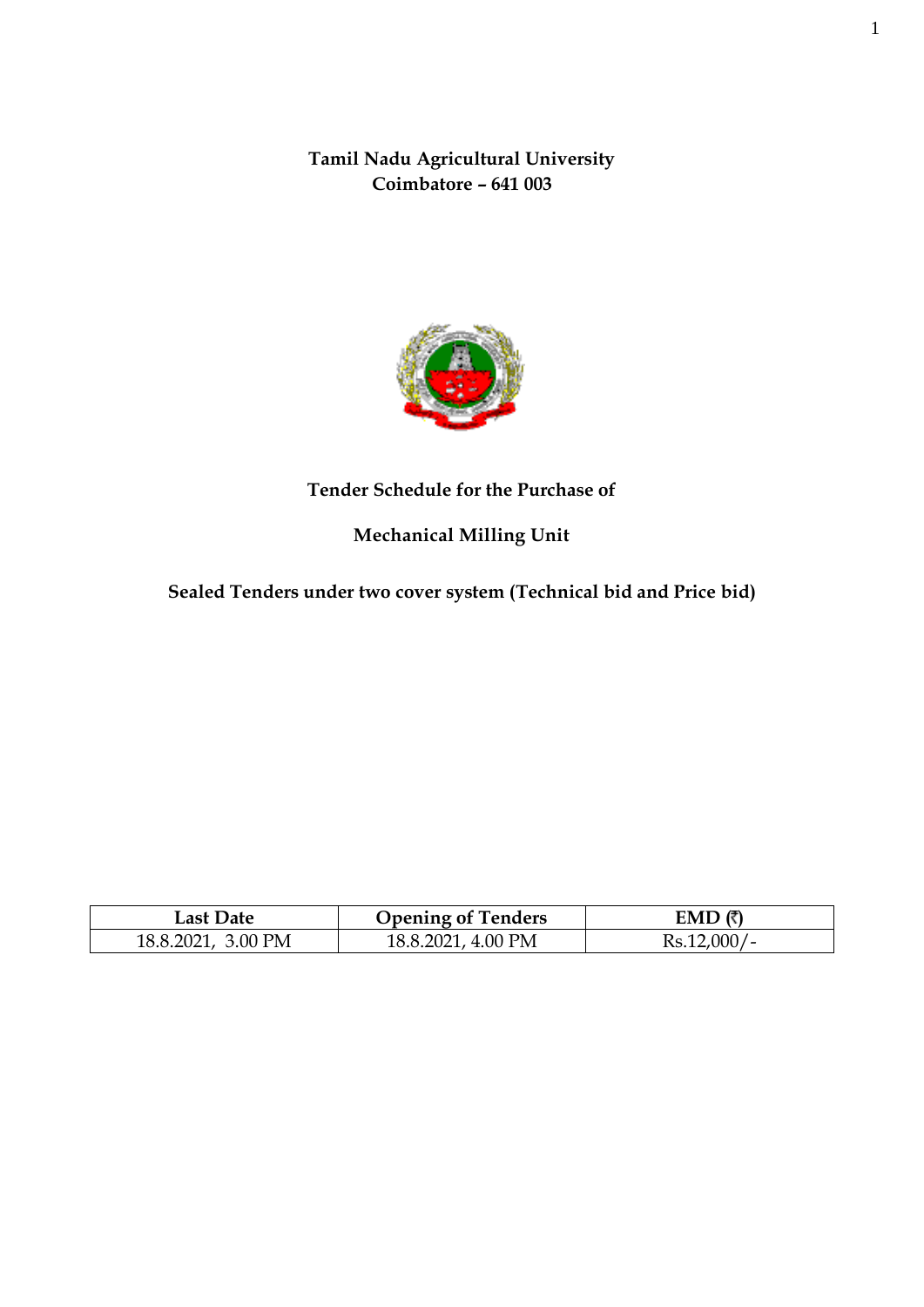#### **Tamil Nadu Agricultural University Directorate of Natural Resource Management Coimbatore – 641 003**

| Telephones | $: 0422 - 6611390$                               |
|------------|--------------------------------------------------|
| Fax        | $: 0422 - 6611405$                               |
| E-mail     | $:$ nrm@tnau.ac.in                               |
| Web site   | $: 1.$ www.tenders.tn.gov.in                     |
|            | 2. https://sites.google.com/a/tnau.ac.in/tenders |

#### **Section I: Invitation for Bids (IFB)**

Sealed Tenders under **two cover system (Technical and Price bids) in duplicate** will be received till **3.00 PM on 18.8.2021** by **The Director, Directorate of Natural Resource Management, Tamil Nadu Agricultural University, Coimbatore-641 003** for the supply of **One Mechanical Milling Unit.**

1. Interested eligible Bidders may obtain further information from the office of **the Professor and Head, Department of Nano Science and Technology, Directorate of Natural Resource Management, Tamil Nadu Agricultural University, Coimbatore-641 003**, Tamil Nadu, India.

2. Bidding documents can be downloaded from the Websites.

| a.             | Pre-bid meeting                                             | : 2.8.2021, 11.00 AM |                                     |  |  |
|----------------|-------------------------------------------------------------|----------------------|-------------------------------------|--|--|
| b.             | Last date and time for Receipt of bids : 18.8.2021, 3.00 PM |                      |                                     |  |  |
| $\mathsf{C}$ . | Time and date of Opening of : 18.8.2021, 4.00 PM            |                      |                                     |  |  |
|                | Technical bids                                              |                      |                                     |  |  |
| d.             | Place of opening of bids                                    |                      | : Directorate of Natural Resource   |  |  |
|                |                                                             |                      | Management                          |  |  |
|                |                                                             |                      | Tamil Nadu Agricultural University, |  |  |
|                |                                                             |                      | Coimbatore-641 003.                 |  |  |
| e.             | Address for communication                                   |                      | : The Director,                     |  |  |
|                |                                                             |                      | Directorate of Natural Resource     |  |  |
|                |                                                             |                      | Management,                         |  |  |
|                |                                                             |                      | Tamil Nadu Agricultural University, |  |  |
|                |                                                             |                      | Coimbatore-641 003.                 |  |  |

| Reference                 | Name of the  |                  | <b>Bid</b> | Cost of              | Period of       |  |
|---------------------------|--------------|------------------|------------|----------------------|-----------------|--|
|                           | work         | cost $(\bar{x})$ | Security   | Document $(\bar{z})$ | Completion      |  |
|                           |              |                  |            |                      |                 |  |
| No.DNRM/DNST/             | Mechanical   | Rs. 12.00        | Rs.        | Documents can        | Within 2        |  |
| DBT-<br>Bioplastics/Mecha | Milling Unit | lakhs            | $12,000/-$ | be downloaded        | months from     |  |
| nical Milling Unit        |              |                  |            | from the             | the date of     |  |
| /Tender/2021 dt           |              |                  |            | website.             | issue of supply |  |
| 13.7.2021                 |              |                  |            |                      | order           |  |
|                           |              |                  |            |                      |                 |  |

4. Bid documents can also be downloaded from the following websites <https://sites.google.com/a/tnau.ac.in/tenders> or [www.tenders.tn.gov.in](http://www.tenders.tn.gov.in/)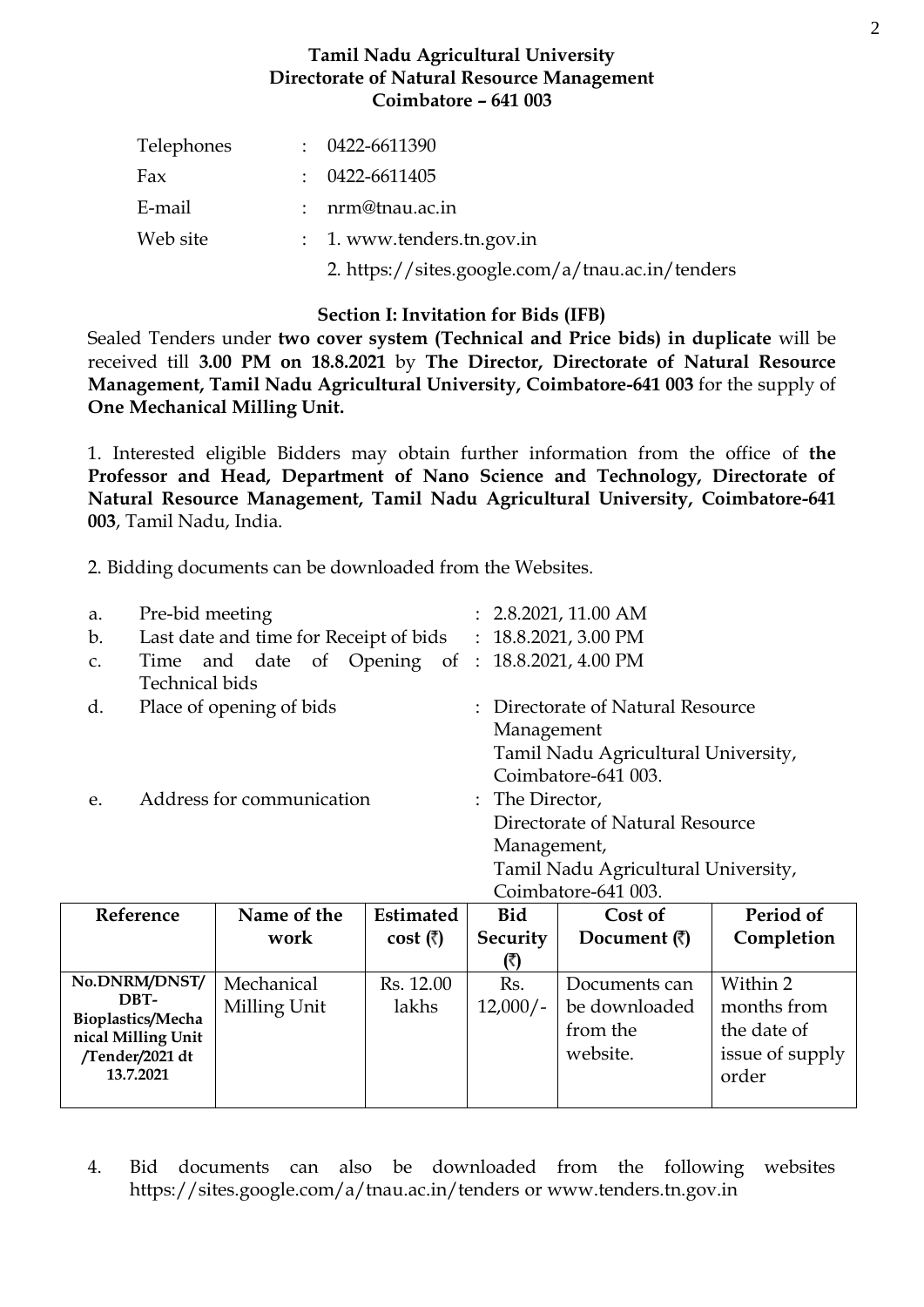- 5. All bids must be accompanied by a bid security as specified in the bid document and must be delivered to the above office at the date and time indicated above.
- 6. Bids will be opened in the presence of Bidders' representatives, who choose to attend on the specified date and time.

|                 | Table of Clauses                                                  |  |  |  |  |  |  |  |
|-----------------|-------------------------------------------------------------------|--|--|--|--|--|--|--|
| Clause No.      | <b>Topic Number</b>                                               |  |  |  |  |  |  |  |
| A. Introduction |                                                                   |  |  |  |  |  |  |  |
| 1.              | Eligible Bidders                                                  |  |  |  |  |  |  |  |
| 2.              | Cost of Bidding                                                   |  |  |  |  |  |  |  |
|                 | <b>B. Bidding Documents</b>                                       |  |  |  |  |  |  |  |
| 3.              | Contents of Bidding, Documents                                    |  |  |  |  |  |  |  |
| 4.              | <b>Clarification of Bidding Documents</b>                         |  |  |  |  |  |  |  |
| 5.              | Amendment of Bidding Documents                                    |  |  |  |  |  |  |  |
|                 | <b>C. Preparation of Bids</b>                                     |  |  |  |  |  |  |  |
| 6.              | Language of Bid                                                   |  |  |  |  |  |  |  |
| 7.              | Documents Comprising the Bid                                      |  |  |  |  |  |  |  |
| 8.              | <b>Bid Form</b>                                                   |  |  |  |  |  |  |  |
| 9.              | Bid Prices and pre-bid meeting                                    |  |  |  |  |  |  |  |
| 10.             | <b>Bid Currencies</b>                                             |  |  |  |  |  |  |  |
| 11.             | Documents Establishing Bidder's Eligibility and Qualifications    |  |  |  |  |  |  |  |
| 12.             | Documents Establishing Goods Conformity to Bid Documents          |  |  |  |  |  |  |  |
| 13.             | <b>Bid Security</b>                                               |  |  |  |  |  |  |  |
| 14.             | Period of Validity of Bids                                        |  |  |  |  |  |  |  |
| 15.             | Format and Signing of Bid                                         |  |  |  |  |  |  |  |
|                 | D. Submission of Bids                                             |  |  |  |  |  |  |  |
| 16.             | Sealing and Marking of Bids                                       |  |  |  |  |  |  |  |
| 17.             | Deadline for Submission of Bids                                   |  |  |  |  |  |  |  |
| 18.             | Late Bids                                                         |  |  |  |  |  |  |  |
| 19.             | Modification and withdrawal of Bids                               |  |  |  |  |  |  |  |
|                 | E. Bid Opening and Evaluation                                     |  |  |  |  |  |  |  |
| 20.             | <b>Opening of Bids</b>                                            |  |  |  |  |  |  |  |
| 21.             | <b>Clarification of Bids</b>                                      |  |  |  |  |  |  |  |
| 22.             | Preliminary Examination                                           |  |  |  |  |  |  |  |
| 23.             | <b>Evaluation and Comparison of Bids</b>                          |  |  |  |  |  |  |  |
| 24.             | Contacting the Purchaser                                          |  |  |  |  |  |  |  |
|                 | F. Award of Contract                                              |  |  |  |  |  |  |  |
| 25.             | Post-qualification                                                |  |  |  |  |  |  |  |
| 26.             | Award Criteria                                                    |  |  |  |  |  |  |  |
| 27.             | Purchaser's Right to Vary Quantities at Time of Award             |  |  |  |  |  |  |  |
| 28.             | Purchaser's Right to Accept any Bid and to Reject any or all Bids |  |  |  |  |  |  |  |
| 29.             | Notification of Award                                             |  |  |  |  |  |  |  |
| 30.             | Signing of Contract                                               |  |  |  |  |  |  |  |
| 31.             | <b>Performance Security</b>                                       |  |  |  |  |  |  |  |

#### **Section II: Instructions to Bidders Table of Clauses**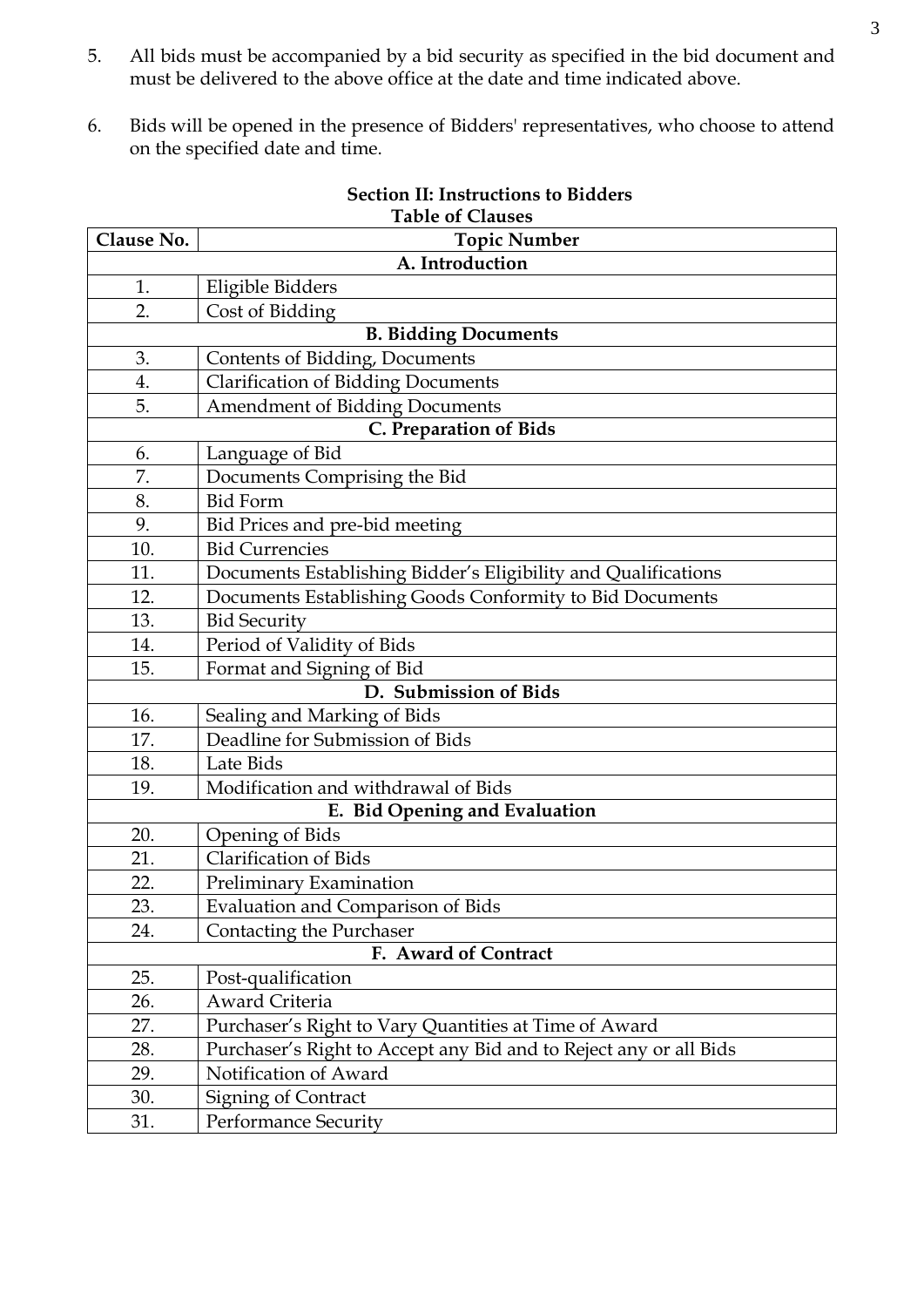# **A. Introduction**

### **1. Eligible Bidders**

- 1.1 Manufacturers or their authorized representatives are eligible to participate in this tender.
- 1.2 Bidders should not be associated, or have been associated in the past, directly or indirectly, with a firm or any of its affiliates which have been engaged by the Purchaser to provide consulting services for the preparation of the design, specifications, and other documents to be used for the procurement of the goods to be purchased under this Invitation of Bids.
- 1.3 Government-owned enterprise may participate only if they are legally and financially autonomous, if they operate under commercial law, and if they are not a dependent agency of the purchaser.

# **2. Cost of Bidding**

2.1 The Bidder shall bear all costs associated with the preparation and submission of its bid and**, Director, DNRM, Tamil Nadu Agricultural University, Coimbatore-641 003** hereinafter referred to as *"the Purchaser"*, will in no case be responsible or liable for these costs, regardless of the conduct or outcome of the bidding process.

## **B. Bidding Documents**

## **3. Contents of Bidding Documents**

- 3.1 The goods required, bidding procedures and contract terms are prescribed in the Bidding documents. In addition to the Invitation for Bids, the Bidding Documents include:
- a. Instruction to Bidders (ITB)
- b. General Conditions of Contract (GCC)
- c. Special Conditions of Contract (SCC)
- d. Schedule of Requirements;
- e. Technical Specifications / Qualification criteria;
- f. Bid Form and Price Schedules;
- g. Bid Security form
- h. Contract Form;
- i. Performance Security Form;
- j. Performance statement
- k. Manufacturer's Authorization Form and
- l. Bank Guarantee for Advance Payment Form
- 3.2 The Bidder is expected to examine all instructions, forms, terms and specifications in the Bidding Documents. Failure to furnish all information required by the Bidding Documents or submission of a bid not substantially responsive to the Bidding Documents in every respect will be at the Bidder's risk and may result in rejection of its bid.

# **4. Clarification of Bidding Documents**

4.1 A prospective Bidder requiring any clarification of the Bidding Documents may notify the *Purchaser* in writing or by telex or cable at the *Purchaser*'s mailing address indicated in the Invitation for Bids. The *Purchaser* will respond in writing to any request for clarification of the Bidding Documents which it receives not later than 7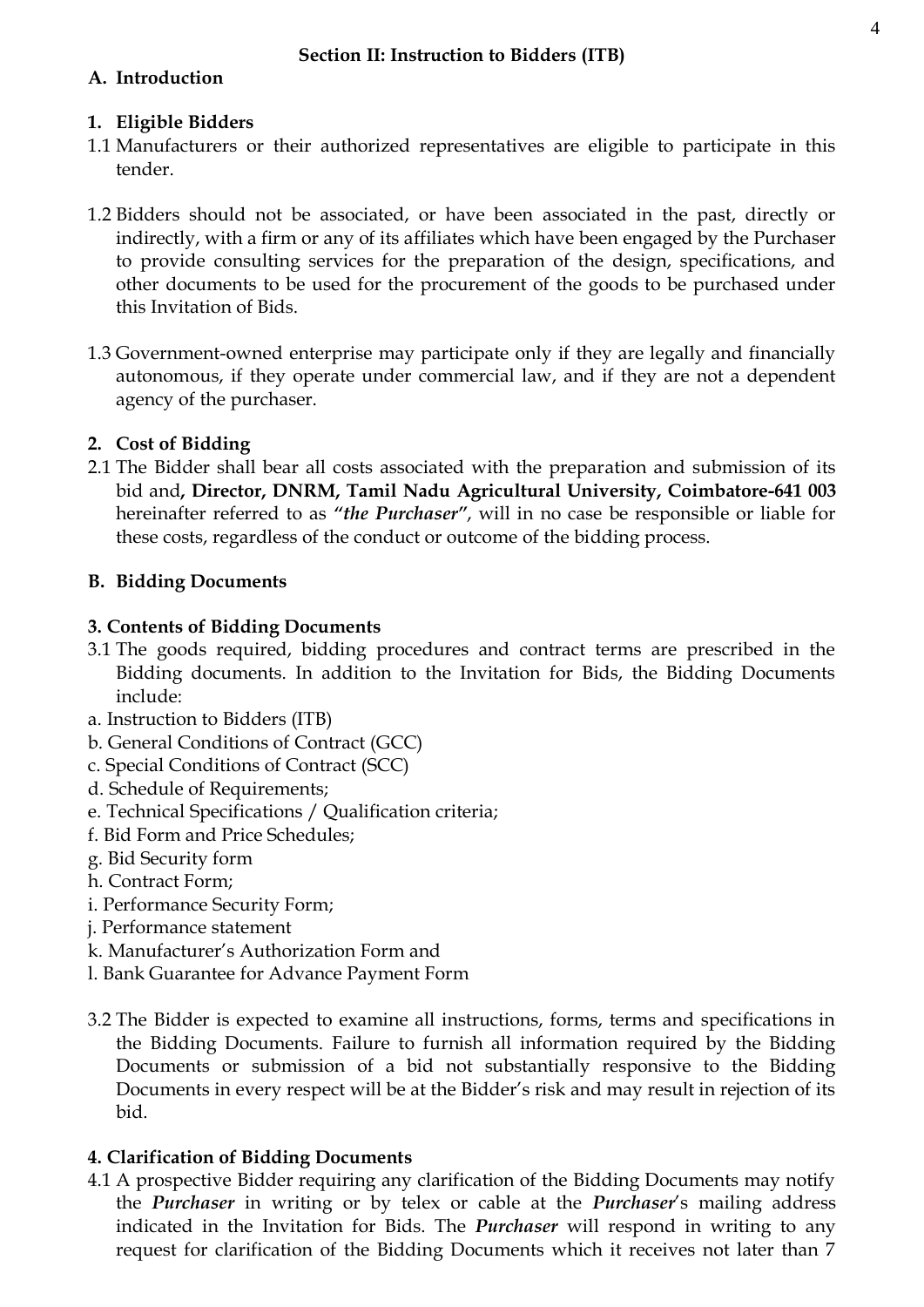days prior to the deadline for submission of bids prescribed by the *Purchaser*. Written copies of the *Purchaser's* response (including an explanation of the query but without identifying the source of inquiry) will be sent to all prospective Bidders which have received the bidding documents.

# **5. Amendment of Bidding Documents**

- 5.1 At any time prior to the deadline for submission of bids, the *Purchaser* may, for any reason, whether at its own initiative or in response to a clarification requested by a prospective bidder, modify the Bidding Documents by an amendment.
- 5.2 All prospective bidders who have received the Bidding Documents will be notified of the amendment in writing or by cable and will be binding on them.
- 5.3 In order to allow prospective bidders reasonable time in which to take the amendment into account in preparing their bid, the *Purchaser* may, at its discretion, extend the deadline for the submission of bids.

#### **C. Preparation of Bids**

#### **6. Language of Bid**

6.1 The Bid prepared by the bidder and all correspondence and documents relating to the bid exchanged by the Bidder and the *Purchaser*, shall be written in the English language. Supporting documents and printed literature furnished by the Bidder may be written in another language provided they are accompanied by an accurate translation of the relevant passages in the English language in which case, for purposes of interpretation of the Bid, the English translation shall govern.

#### **7. Documents Comprising the Bid**

7.1 The bid prepared by the Bidder shall comprise the following components:

(a) A Bid Form and Price Schedule completed in accordance with ITB Clauses 8, 9 and 10;

(b) Documentary evidence established in accordance with ITB Clause 11 that the Bidder is eligible to bid and is qualified to perform the contract if its bid is accepted;

(c) Documentary evidence established in accordance with ITB Clause 12 that the goods and ancillary services to be supplied by the Bidder shall conform to the Bidding Documents; and

(d) Bid Security furnished in accordance with ITB Clause 13.

#### **8. Bid Form**

8.1 The Bidder shall complete the Bid Form and the appropriate Price Schedule furnished in the bidding documents, indicating for the goods to be supplied, a brief description of the goods, their country of origin, quantity and prices.

# **9. Bid Prices**

9.1 The Bidder shall indicate on the Price Schedule the unit prices and total Bid prices of the goods it proposes to supply under the Contract.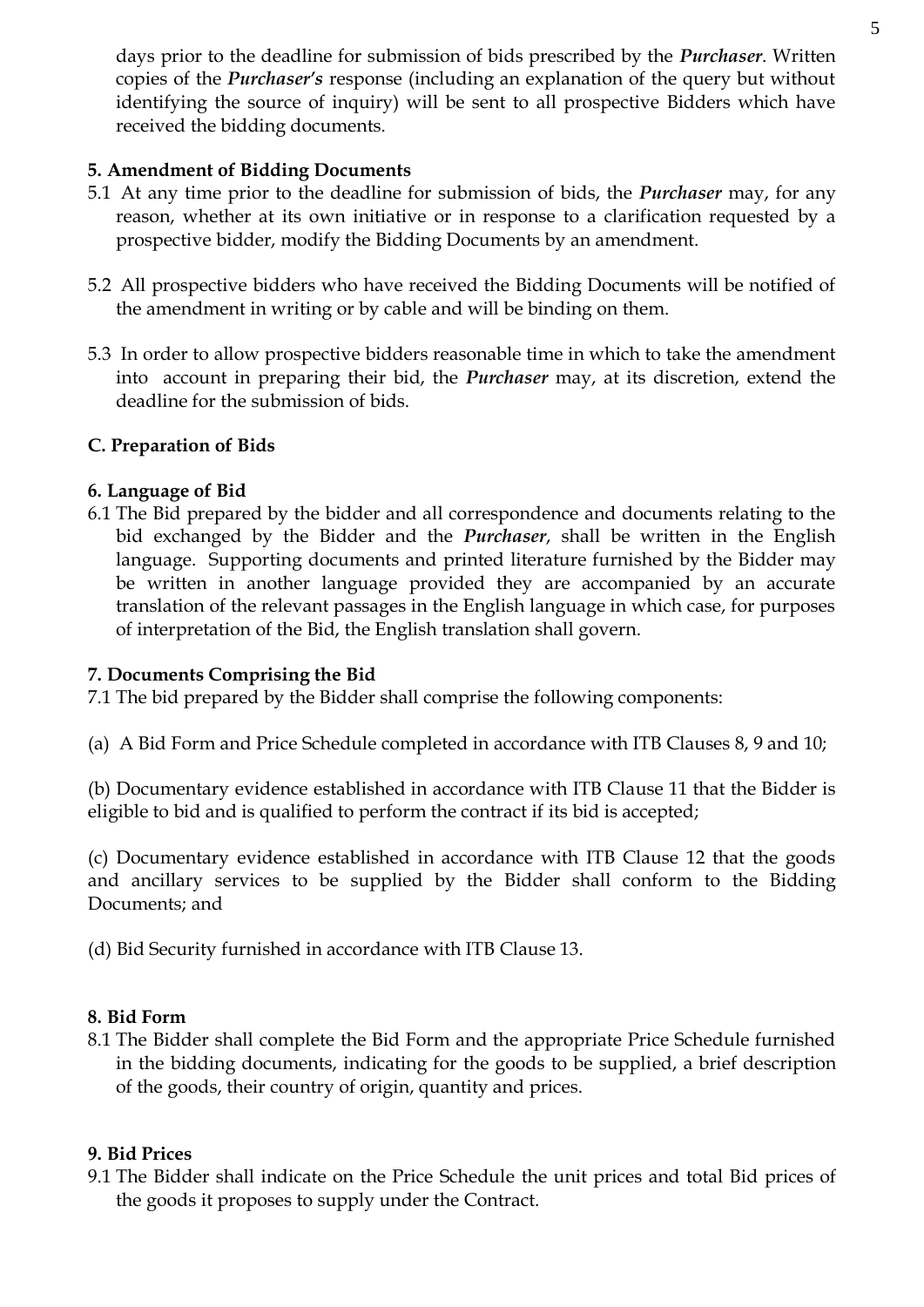9.2 Prices indicated on the Price Schedule shall be entered separately in the following manner:

(i) The price of the goods, quoted ex-factory, ex-show-room, ex-warehouse, or off theshelf, or delivered, as applicable, including all duties and sales and other taxes already paid or payable:

- a. on components and raw material use in the manufacture or assembly of the goods quoted ex-factory; or
- b. on the previously imported goods of foreign origin quoted ex-showroom, ex-warehouse or off-the-shelf.
- (ii) any purchaser-country sales and other taxes which will be payable on the goods if this contract is awarded;
- (iii) charges for inland transportation, insurance and other local costs incidental to delivery of the goods to their final destination; and
- (iv) the cost of incidental services listed in Clause 7 of the Special Conditions of Contract.
- 9.3 The Bidders separation of the price components in accordance with ITB Clause 9.2 above will be solely for the purpose of facilitating the comparison of bids by the *Purchaser* and will not in any way limit the *Purchaser*'s right to contract on any of the terms offered.
- 9.4 **Fixed price:** Prices quoted by the Bidder shall be fixed during the Bidder's performance of the contract and not subject to variation on any account. A bid submitted with an adjustable price quotation will be treated as non-responsive and rejected, pursuant to ITB Clause 22.

#### **9.5 Pre-bid meeting will be held at office of the Director, Directorate of Natural Resource Management, TNAU, Coimbatore on 2.8.2021 by 11 AM.**

#### **10. Bid Currencies**

10.1 Prices shall be quoted in Indian Rupees/ Foreign currency

#### **11. Documents establishing bidder's eligibility and qualifications**

- 11.1**Pursuant** to ITB Clause 7, the bidder shall furnish, as part of its bid, documents establishing the bidder's eligibility to bid and its qualifications to perform the Contract if its bid is accepted.
- 11.2 The documentary evidence of the Bidder's qualifications to perform the Contract if its bid is accepted, shall establish to the *Purchaser*'s satisfactions.
- (a) that, in the case of a Bidder offering to supply goods under the contract which the Bidder did not manufacture or otherwise produce, the Bidder has been duly authorised (as per authorization form in Section XII) by the goods manufacturer or produce to supply the goods in India.
- (b) that the bidder has the financial, technical and production capability necessary to perform the Contract and meets the criteria outlined in the qualification requirements specified in Section VI-A. To this end, all bids submitted shall include the following information:
- (i) The legal status, place of registration and principle place of business of the company or firm or partnership, *etc.,*
- (ii) Details of experience and past performance of the bidder on equipment offered and on those of similar nature within the past five years and details of current contracts in hand and other commitments (suggested proforma given in Section XI).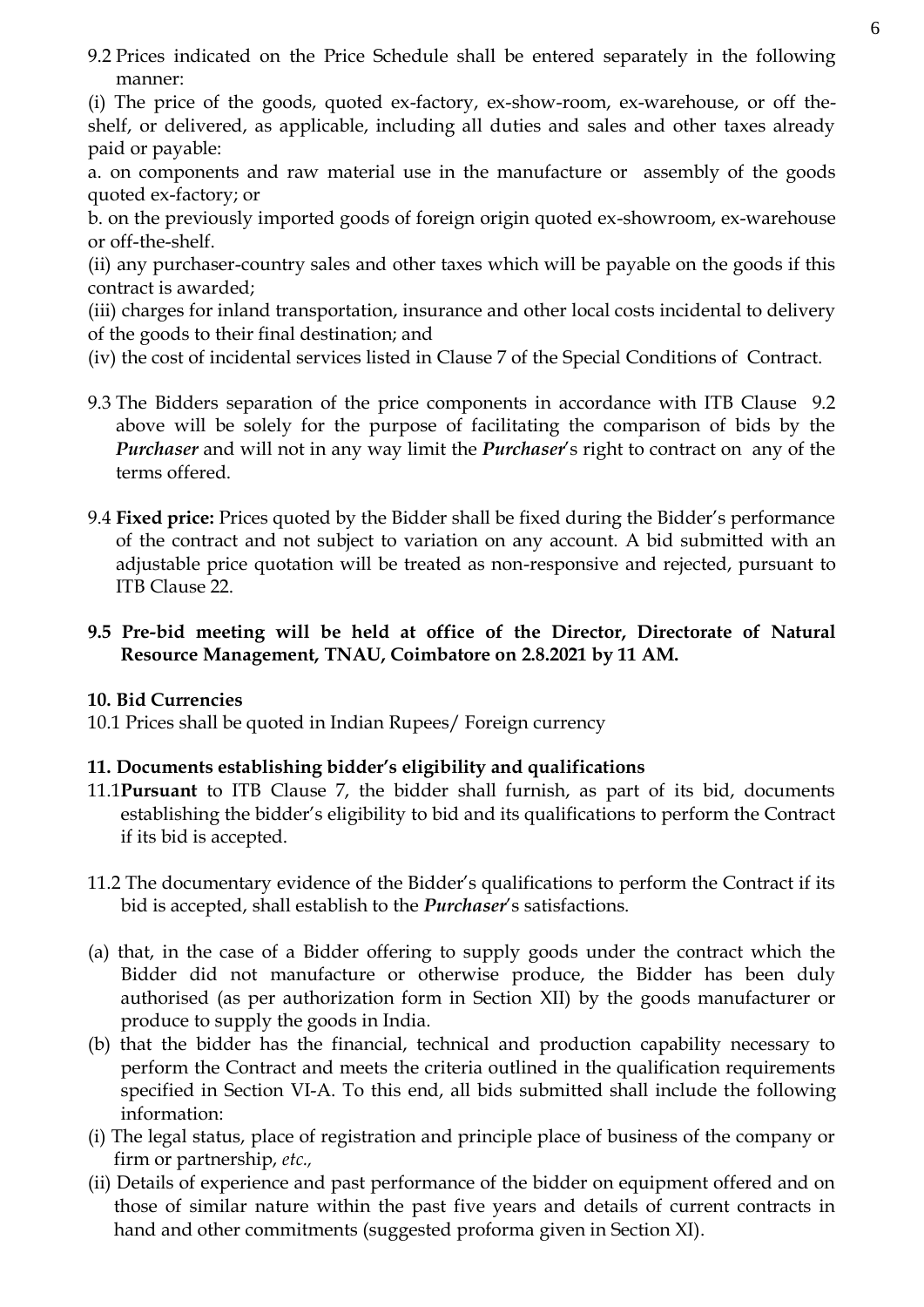#### **12. Documents establishing goods conformity to bidding documents**

- 12.1 Pursuant to ITB Clause 7, the Bidder shall furnish, as part of its bid, documents establishing the conformity to the bidding documents of all goods and services which the bidder proposes to supply under the contract.
- 12.2The documentary evidence of conformity of the goods and services to the bidding documents may be in the form of literature, drawings and data and shall consist of:
- (a) a detailed description of the essential technical and performance characteristics of the goods;
- (b) a list giving full particulars, including available sources and current prices, of all spare parts, special tools, *etc*., necessary for the proper and continued functioning of the goods for a period of three years, following commencement of the goods used by the *Purchaser*; and
- (c) an item-by-item commentary on the *Purchaser*'s Technical Specifications demonstrating substantial responsiveness of the goods and services to those specifications or a statement of deviations and exceptions to the provisions of the Technical Specifications.
- 12.3 For the purpose of the commentary to be furnished pursuant to ITB Clause 12.2(c) above, the Bidder shall note that standards for workmanship, material and equipments and references to brand names or catalogue numbers designated by the *Purchaser* in its Technical Specifications are intended to be descriptive only and not restrictive. The Bidder may substitute alternative standards, brand names and/or catalogue numbers in its bid, provided that it demonstrates to the *Purchaser*'s satisfaction that the substitutes are substantially equivalent or superior to those designated in the Technical Specifications.

#### **13. Bid Security**

- 13.1Pursuant to ITB Clause 7, the Bidder shall furnish, as part of its bid, bid security for the amount as indicated in Section V schedule of requirements.
- 13.2The bid security is required to protect the *Purchaser* against risk of Bidders conduct which would warrant the security's forfeiture, pursuant to ITB Clause 13.7.
- 13.3The bid security shall be in Indian Rupees and shall be in one of the following forms:
- a. A Bank Guarantee or an irrevocable letter of credit issued by a nationalized / scheduled bank located in India, in the form provided in the bidding document or any other form acceptable to the purchaser and valid for 45 days beyond the validity of the bid; or
- b. A demand draft on any scheduled /nationalized bank in favor of "**The Professor and Head, Department of Nano Science & Technology, DNRM, Tamil Nadu Agricultural University, Coimbatore-641 003.**
- 13.4Any bid not secured in accordance with ITB Clauses 13.1 and 13.3 above will be rejected by the *Purchaser* as non-responsive, pursuant to ITB Clause 22.
- 13.5Unsuccessful bidders bid security will be discharged/returned as promptly as possible but not later than 30 days after the expiry of the period of bid validity prescribed by the *Purchaser*, pursuant to ITB Clause 14.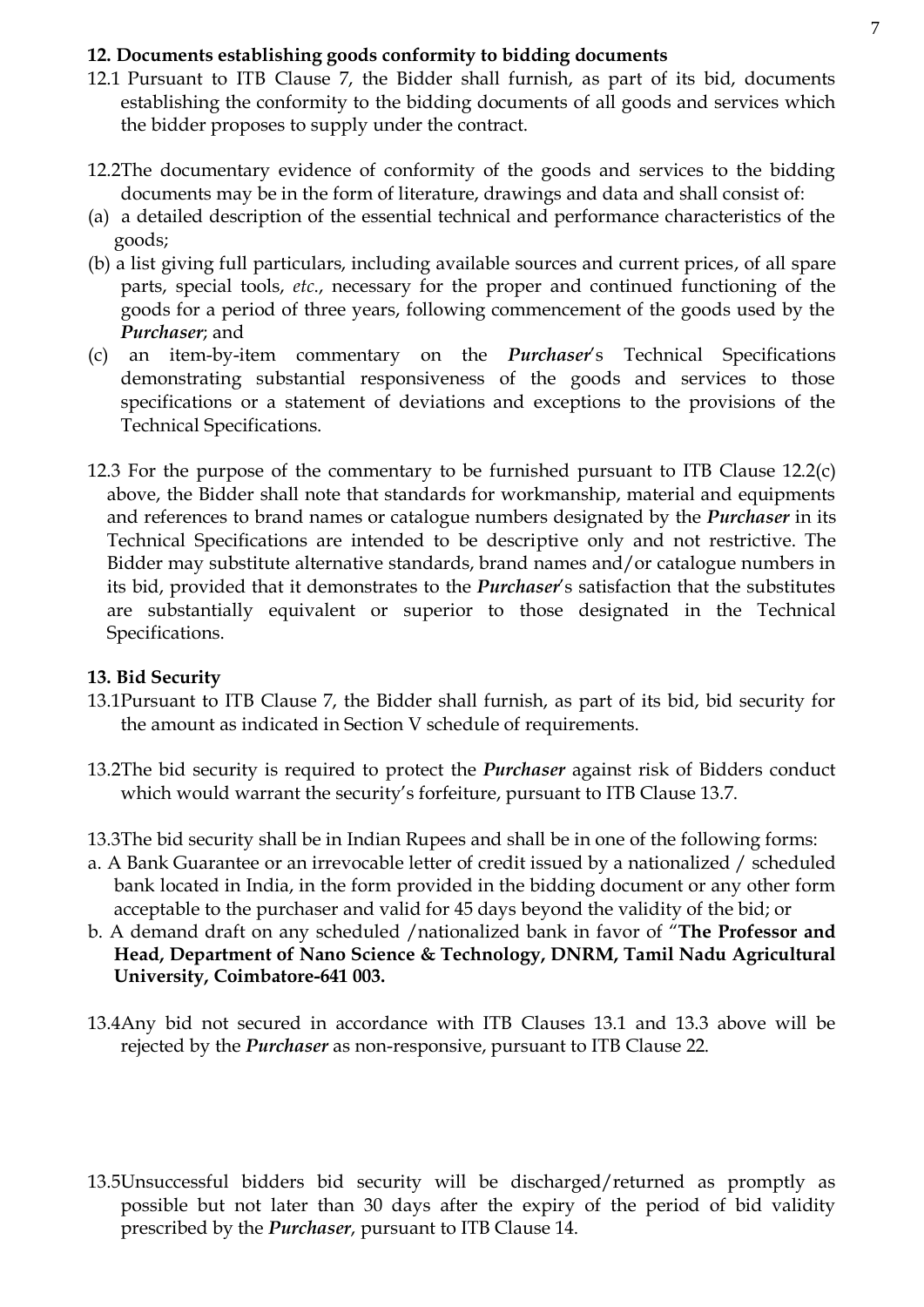- 13.6The successful bidder's bid security will be discharged upon the bidders signing the contract, pursuant to ITB Clause 30, and furnishing the security, pursuant to ITB Clause 31.
- 13.7The bid security may be forfeited:
	- (a) If a bidder withdraws its bid during the period of bid validity specified by the Bidder on the Bidform; (or)
	- (b) In case of a successful bidder, if the bidder fails:
		- (i) to sign the contract in accordance with ITB Clause 30; or
		- (ii) to furnish performance security in accordance with ITB Clause 31.

# **14. Period of Validity of Bids**

- 14.1Bids shall remain valid for **90 days** after the date of bid opening prescribed by the *Purchaser*, pursuant to ITB Clause 17. A bid valid for a shorter period may be rejected by the *Purchaser* as non-responsive.
- 14.2In exceptional circumstances, the *Purchaser* may solicit the bidders consent to an extension of the period of validity. The request and the responses thereto shall be made in writing (or by cable or telex). The bid security provided under ITB Clause 13 shall be suitably extended. A bidder may refuse the request without forfeiting its bid security. A bidder granting the request is not required or permitted to modify its bid.

# **15. Format and Signing of Bid**

- 15.1The bidder shall prepare two copies of the bid clearly marking each "**Original Bid**" and "**Copy Bid**" as appropriate. In the event of any discrepancy between them, the original shall govern.
- 15.2The original and all copies of the bid shall be typed or written in indelible ink and shall be signed by the Bidder or a person or persons duly authorized to bind the Bidder to the Contract. The letter of Authorization shall be indicated by written power-of-attorney accompanying the bid. All pages of the bid, except for unamended printed literature, shall be initialed by the person or persons signing the bid.
- 15.3Any interlineations, erasures or overwriting shall be valid only if they are initialed by the person or persons signing the bid.

# **D. Submission of Bids**

# **16. Sealing and Marking of Bids**

- 16.1The bidders shall seal the original and a copy of the bid in separate inner envelopes duly marking the envelopes as "**Original Bid"** and "**Copy Bid"**. He shall then place these two inner envelopes in an outer envelope.
- 16.2 The inner envelope and outer envelopes and the cover shall be:
	- (a) Addressed to the *Purchaser* at the following address:

#### **The Director, Directorate of Natural Resource Management, Tamil Nadu Agricultural University, Coimbatore-641 003**

 (b) Bear the project name ['Tender for Mechanical Milling Unit], the invitation for bids (IFB) number and the words **"Do not open before 4.00 PM on 18.8.2021".**

- 16.3The inner envelopes shall indicate the name and address of the bidder to enable the bid to be returned unopened in case it is declared "late".
- 16.4If the cover containing the outer envelope is not sealed and marked as required by ITB Clause 16.2, the *Purchaser* will assume no responsibility for the bid's misplacement or premature opening.
- 16.5Telex, cable or facsimile bids will be rejected.

# **17. Deadline for Submission of Bids**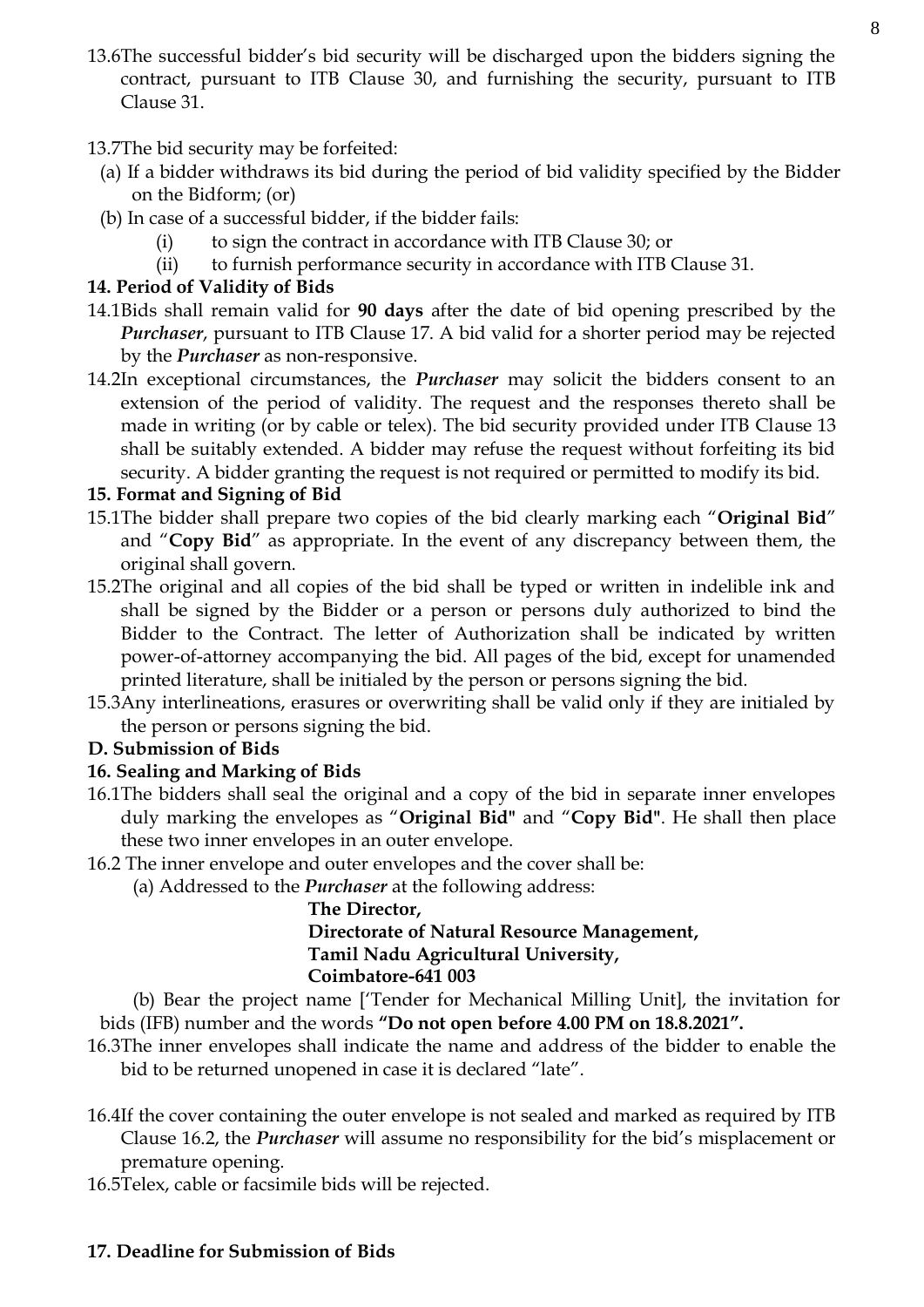- 17.1Bids must be received by the *Purchaser* at the address specified under ITB Clause 16.2 not later than the time and date specified in the Invitation of Bids (Section I). In the event of the specified date for the submission of bids being declared a holiday for the *Purchaser*, the bids will be received up to the appointed time on the next working day.
- 17.2The *Purchaser* may, at its discretion, extend this deadline for submission of bids by amending the bid documents in accordance with ITB Clause 5, in which case all rights and obligations of the purchasers and bidders previously subject to the deadline will thereafter be subject to the deadline as extended.

# **18. Late Bids**

18.1Any bid received by the *Purchaser* after the deadline for submission of bids prescribed by the *Purchaser*, pursuant to ITB Clause 17, will be rejected and/or returned unopened to the Bidder.

# **19. Modification and Withdrawal of Bids**

- 19.1 The bidder may modify or withdraw its bid after the bids submission, provided that written notice of the modification or withdrawal is received by the *Purchaser* prior to the deadline prescribed for submission of bids.
- 19.2 The bidder's modification or withdrawal notice shall be prepared, sealed, marked and dispatched in accordance with the provisions of ITB Clause 16. A withdrawal notice may also be sent by telex or cable but followed by a signed confirmation copy, post marked not later than the deadline for submission of bids.
- 19.3 No bid may be modified subsequent to the deadline for submission of bids.
- 19.4 No bid may be withdrawn in the interval between the deadline for submission of bids and the expiration of the period of bid validity specified by the bidder on the bid form. Withdrawal of a bid during this interval may result in the bidders forfeiture of its bid security, pursuant to Clause 13.7

### **E. Bid Opening and Evaluation**

#### **20. Opening of Bids by Purchaser**

20.1 The *Purchaser* will open eligible bids, in the presence of bidder's representatives who choose to attend, at **4.00 PM on 18.8.2021** at the following location:

#### **Office of the Director, Directorate of Natural Resource Management, Tamil Nadu Agricultural University, Coimbatore -641 003**

The bidder's representatives who are present shall sign a register evidencing their attendance. In the event of the specified date of bid opening being declared a holiday for the *Purchaser*, the bids shall be opened at the appointed time and location on the next working day.

- 20.2 The bidders names, modifications, bid withdrawals and the presence or absence of the requisite bid security and such other details as the *Purchaser*, at its discretion, may consider appropriate will be announced at the opening. No bid shall be rejected at bid opening, except for late bids, which shall be returned un opened to the bidder pursuant to ITB Clause 18
- 20.3 The *Purchaser* will prepare minutes of the bid opening.
- 20.4 The **"Price Bid" (Cover B)** will be opened after evaluation of **"Technical bids" (Cover A)** and the date and time will be intimated to bidders whose bids are responsive and who are selected by the **Purchaser.**

#### **21. Clarification of Bids**

21.1 During evaluation of bids, the *Purchaser* may, at its discretion, ask the bidder for clarification of its bid. The request for clarification and the response shall be in writing.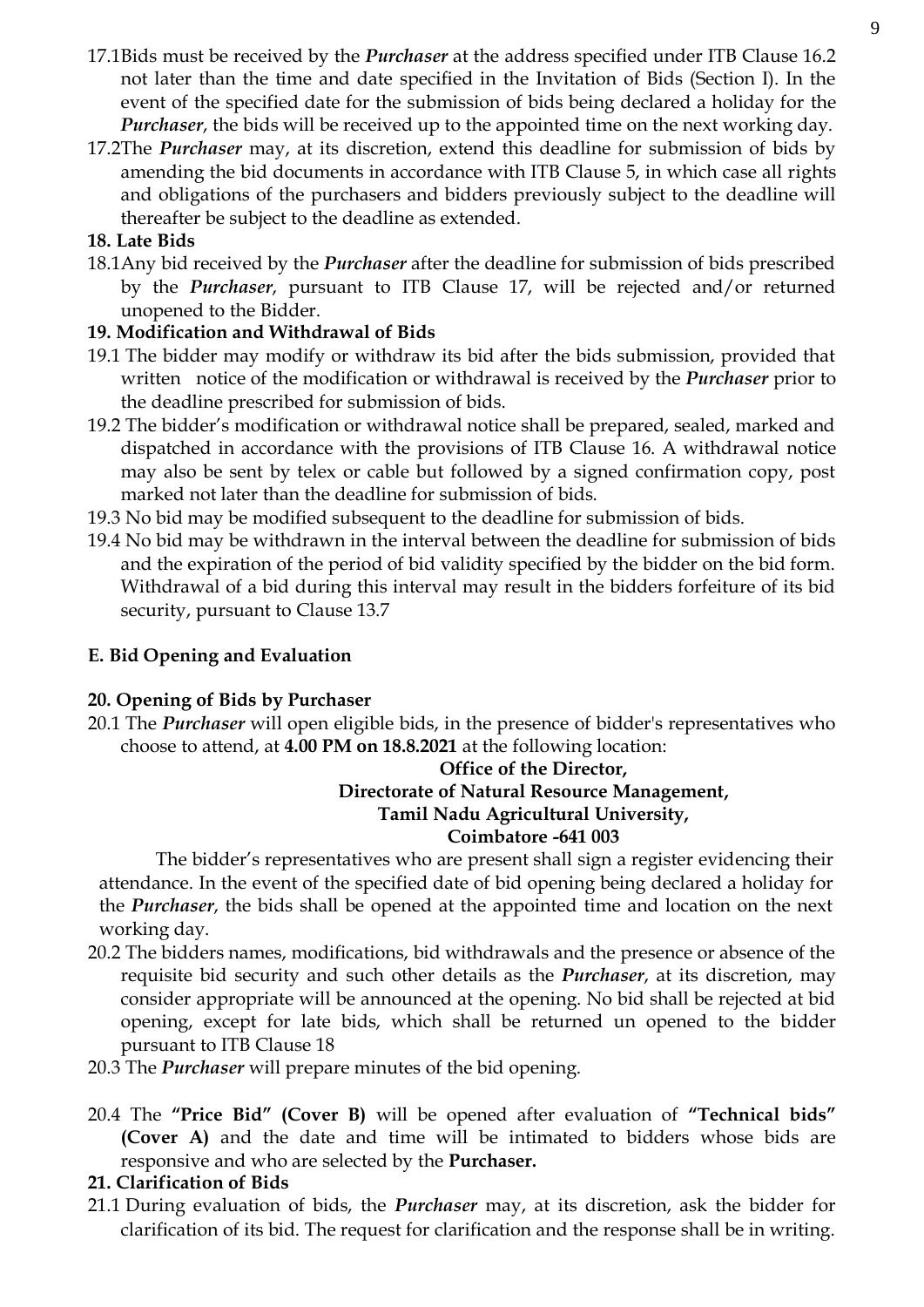Unless the purchaser asks for change in price due to the clarifications sought the bidder is not permitted to alter the price furnished in the **"Price bid" "Cover B".** The change in price shall be submitted in a separately sealed covers with marking in the cover "**Supplemental price bid"** before opening of the "**Original price bid**".

### **22. Preliminary Examination**

- 22.1 The *Purchaser* will examine the bids to determine whether they are complete, whether any computational errors have been made, whether required sureties have been furnished, whether the documents have been properly signed, and whether the bids are generally in order. Bids from Representatives, without proper authorization from the manufacturer as per Section XII, shall be treated as non-responsive.
- 22.2 Arithmetical errors will be rectified on the following basis. If there is a discrepancy between the unit price and the total price that is obtained by multiplying the unit price and quantity, the unit price shall prevail and the total price shall be corrected. If the supplier does not accept the correction of errors, its bid will be rejected. If there is a discrepancy between words and figures, the amount in words will prevail.
- 22.3 The *Purchaser* may waive any minor informality or non-conformity or irregularity in a bid which does not constitute a material deviation, provided such a waiver does not prejudice or affect the relative ranking of any bidder.
- 22.4 Prior to the detailed evaluation, pursuant to Clause ITB 23, the *Purchaser* will determine the substantial responsiveness of each bid to the bidding documents. For purposes of these clauses a substantially responsive bid is one which conforms to all the terms and conditions of the bidding documents without material deviations. Deviations from or objections or reservations to critical provisions such as those concerning Performance Security (GCC Clause 6). Warranty (GCC Clause 14), Force Majeure (GCC Clause 24), Applicable law (GCC Clause 29) and Taxes and Duties (GCC Clause 31) will be deemed to be material deviation. The purchaser's determination of bids responsiveness is to be based on the contents of the bid itself without recourse to extrinsic evidence.
- 22.5 A bid determined as not substantially responsive will be rejected by the *Purchaser*  and may not subsequently be made responsive by the bidder by correction of nonconformity.

# **23. Evaluation and Comparison of Bids**

- 23.1 The *Purchaser* will evaluate and compare bids previously determined to be substantially responsive, pursuant to ITB Clause 22.
- 23.2 The purchasers evaluation of a bid will take into account, in addition to the bid price (exfactory/ ex-warehouse/off-the-shelf price of the goods offered from within India, such price to include all costs as well as duties and taxes paid or payable on components and raw material incorporated or to be incorporated in the goods, and excise duty on the finished goods, if payable) and price of incidental services, the following factors, in the manner and to the extent indicated in ITB Clause 23.3 and in the technical specifications:
	- (a) i) cost of inland transportation, insurance and other costs within India incidental to the delivery of goods to their final destination;
		- ii) The **annual maintenance contract for a period of 3 years** subsequent to **comprehensive warranty for a period of three years**
	- (b) delivery schedule offered in the bid;
	- (c) deviations in payment schedule from that specified in the special conditions of contract
	- (d) the availability in India of spare parts and after-sales services for the equipment offered in the bid.
- 23.3 Pursuant to ITB Clause 23.2 the following evaluation methods will be applied: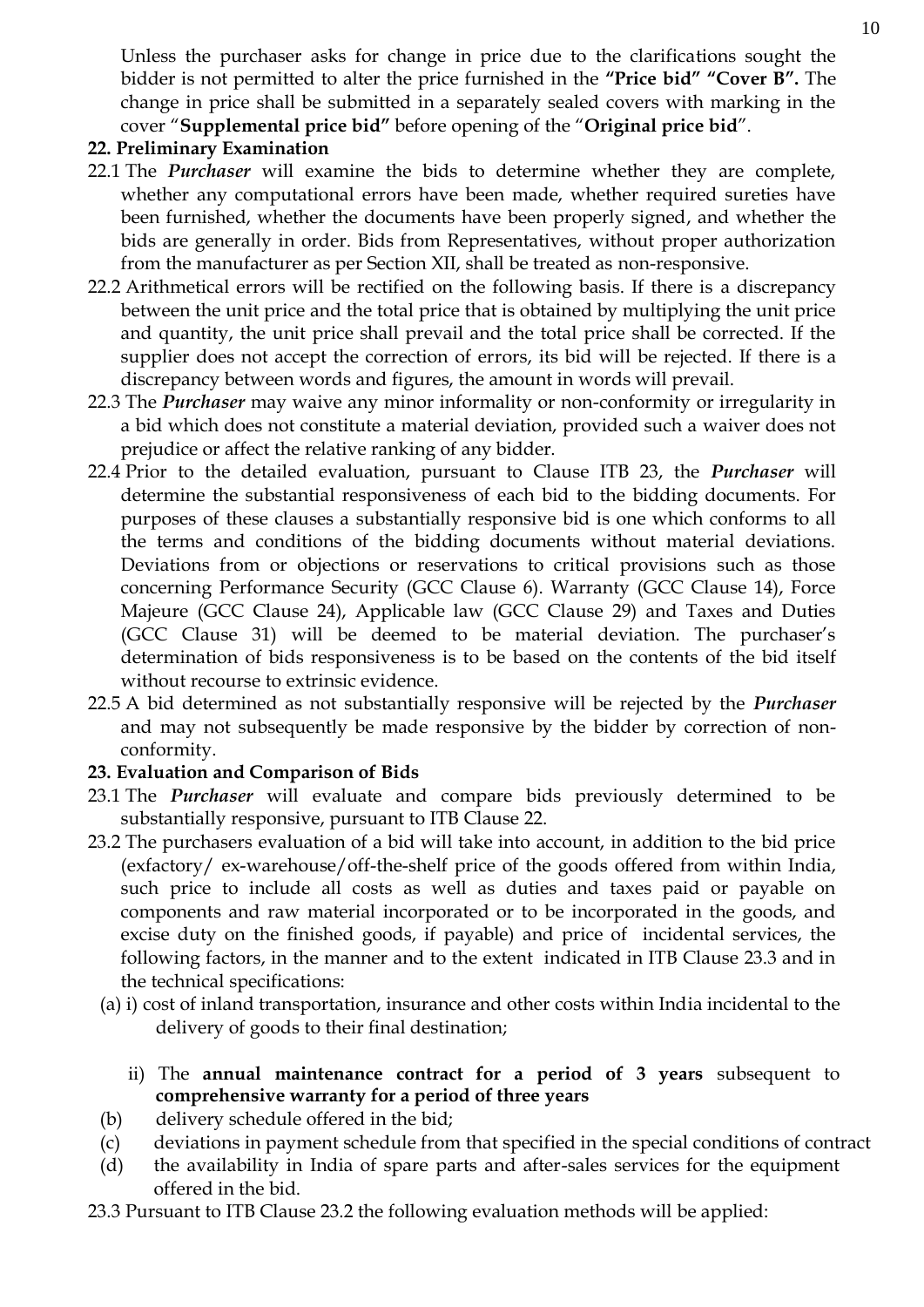- (a) Evaluation and comparison of tenders will be done taking in to consideration the cost of AMC for a period of 3 years after the comprehensive warranty for a period of three years as specified at clause 23.2 (a) (ii).
- (b) Inland transportation, ex-factory/ from port-of-entry, insurance and incidentals.
- (i) Inland transportation, insurance and other incidentals, for delivery of goods to the project site as stated in ITB Clause 9.2 (iii).

The above costs will also be added to the bid price.

# **(c) Delivery schedule:**

The *Purchaser* desires to have delivery of the goods covered under the invitation, at the time specified in the schedule of requirements. The estimated time of the arrival of the goods at the project site should be calculated for each bid after allowing for reasonable transportation time. Treating the bid offering the scheduled time of arrival as the base, a delivery "adjustment" will be calculated for other bids at 2% of the ex-factory price for each month of delay beyond the base and this will be added to the bid price for evaluation. No credit will be given to earlier deliveries and bids offering delivery beyond **2 months** of stipulated delivery will be treated as unresponsive.

# (**d) Deviation in Payment Schedule**:

The special conditions of contract indicate the payment schedule offered by the *Purchaser*. If a bid deviates from the schedule and if such deviation is considered acceptable to the *Purchaser*, the bid will be evaluated by calculating interest earned for any earlier payments involved in the terms outlined in the bid as compared to those stipulated in this invitation at a rate of **12%** per annum.

## **(e) Spare parts and after sales service facilities in India:**

The cost of the *Purchaser* of establishing the minimum service facilities and parts inventories, as outlined elsewhere in the bid invitation, if quoted separately, shall be added to the bid price.

# **(f) Annual Maintenance Contract (AMC):**

- i. The Purchaser desires to have separately annual maintenance contract for a period of 3 years after the expiry, clearly indicating year wise maintenance charges. Bids without these charges will be considered as non responsive. **The right to enter in to AMC lies with the University**.
- ii. Any major repair pointed out by the *Purchaser* shall be rectified by the Supplier from the date of intimation within a period of 3 calendar days and commission the equipment to the satisfaction of the Purchaser.

# **24. Contacting the purchaser**

- 24.1 Subject to ITB Clause 21, no bidder shall contact the *Purchaser* on any matter relating to its bid, from the time of bid opening to the time the contract is awarded.
- 24.2 Any effort by a bidder to influence the *Purchaser* in the *Purchaser*'s bid evaluation, bid comparison or contract award decisions may result in rejection of the bidders bid.

# **F. Award of Contract**

# **25. Post Qualification**

- 25.1 In the absence of pre-qualification, the *Purchaser* will determine to its satisfaction whether the bidder that is selected as having submitted the lowest evaluated responsive bid meets the criteria specified in ITB Clause 11.2 (b) and is qualified to perform the contract satisfactorily.
- 25.2 The determination will take into account the bidders financial, technical and production capabilities. It will be based upon an examination of the documentary evidence of the bidders qualifications submitted by the bidder, pursuant to ITB Clause 11 as well as such other information as the *Purchaser* deems necessary and appropriate.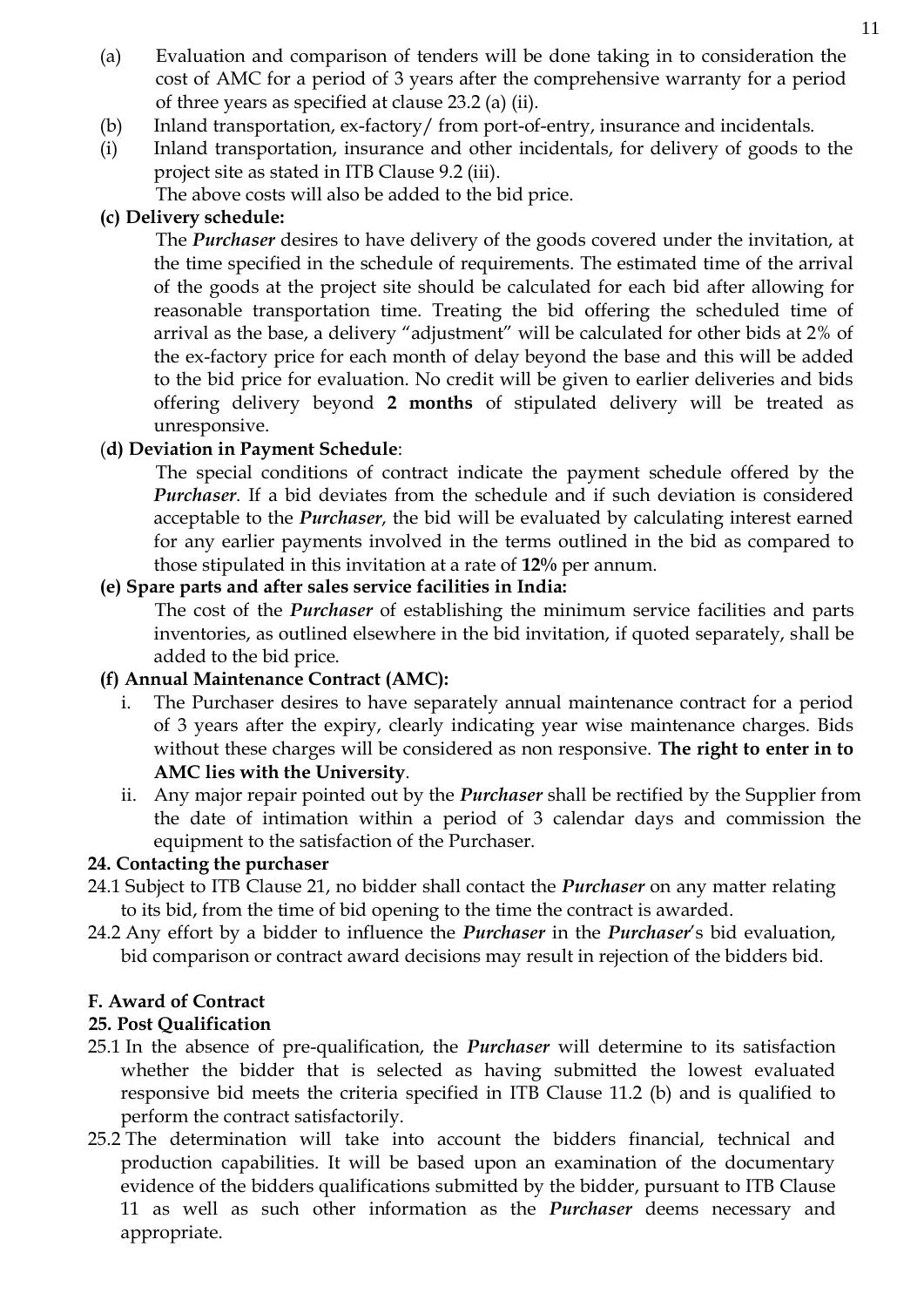25.3 An affirmative determination will be a prerequisite for award of the contract to the bidder. A negative determination will result in rejection of the bidders bid, in which event the *Purchaser* will proceed to the next lowest evaluated bid to make a similar determination of that bidder's capability to perform satisfactorily.

## **26. Award Criteria**

26.1 Subject to ITB Clause 28, the *Purchaser* will award the contract to the successful bidder whose bid has been determined to be substantially responsive and has been determined as the lowest evaluated bid, provided further that the bidder is determined to be qualified to perform the contract satisfactorily.

# **27. Purchaser's right to vary quantities at time of award**

27.1 The *Purchaser* reserves the right at the time of award of contract to increase or decrease the quantity of goods and services originally specified in the schedule of requirements without any change in unit price or other terms and conditions.

# **28. Purchaser's right to accept any bid and to reject any or all bids**

28.1 The *Purchaser* reserves the right to accept or reject any bid, and to annul the bidding process and reject all bids at any time prior to award of contract, without thereby incurring any liability to the affected bidder or bidders or any obligation to inform the affected bidder or bidders of the grounds for the purchasers' action.

## **29. Notification of Award**

- 29.1 Prior to the expiration of the period of bid validity, the *Purchaser* will notify the successful bidder in writing by registered letter or by cable or telex, to be confirmed, that its bid had been accepted.
- 29.2 The notification of award will constitute the formation of the contract.
- 29.3 Upon the successful bidders furnishing of performance security pursuant to ITB Clause 31, the *Purchaser* will promptly notify each unsuccessful bidder and will discharge its bid security, pursuant to ITB Clause 13.

# **30. Signing of Contract**

- 30.1 At the same time as the *Purchaser* notifies the successful bidder that its bid has been accepted, the *Purchaser* will send the bidder the contract form provided in the bidding documents, incorporating all agreements between the parties.
- 30.2 Within 15 days of receipt of notification of award, the successful bidder shall sign and date the contract and return it to the *Purchaser*.

# **31. Performance Security**

- 31.1 Within 15 days of the receipt of notification of award from the *Purchaser*, the successful bidder shall furnish the performance security in accordance with the conditions of contract, in the performance security form provided in the bidding documents or in another form acceptable to the *Purchaser*.
- 31.2 Failure of the successful bidder to comply with the requirement of ITB Clause 30 or ITB Clause 31 shall constitute sufficient grounds for the annulment of the award and forfeiture of the bid security, in which event the *Purchaser* may make the award to the next lowest evaluated bidder or call for new bids.

| Clause | Topic number                              |
|--------|-------------------------------------------|
| No.    |                                           |
|        | Definitions                               |
|        | Application                               |
| 3.     | Standards                                 |
| 4.     | Use of Contract Documents and Information |
| 5.     | Patent Rights                             |

#### **Section III: General Conditions of Contract Table of Clauses**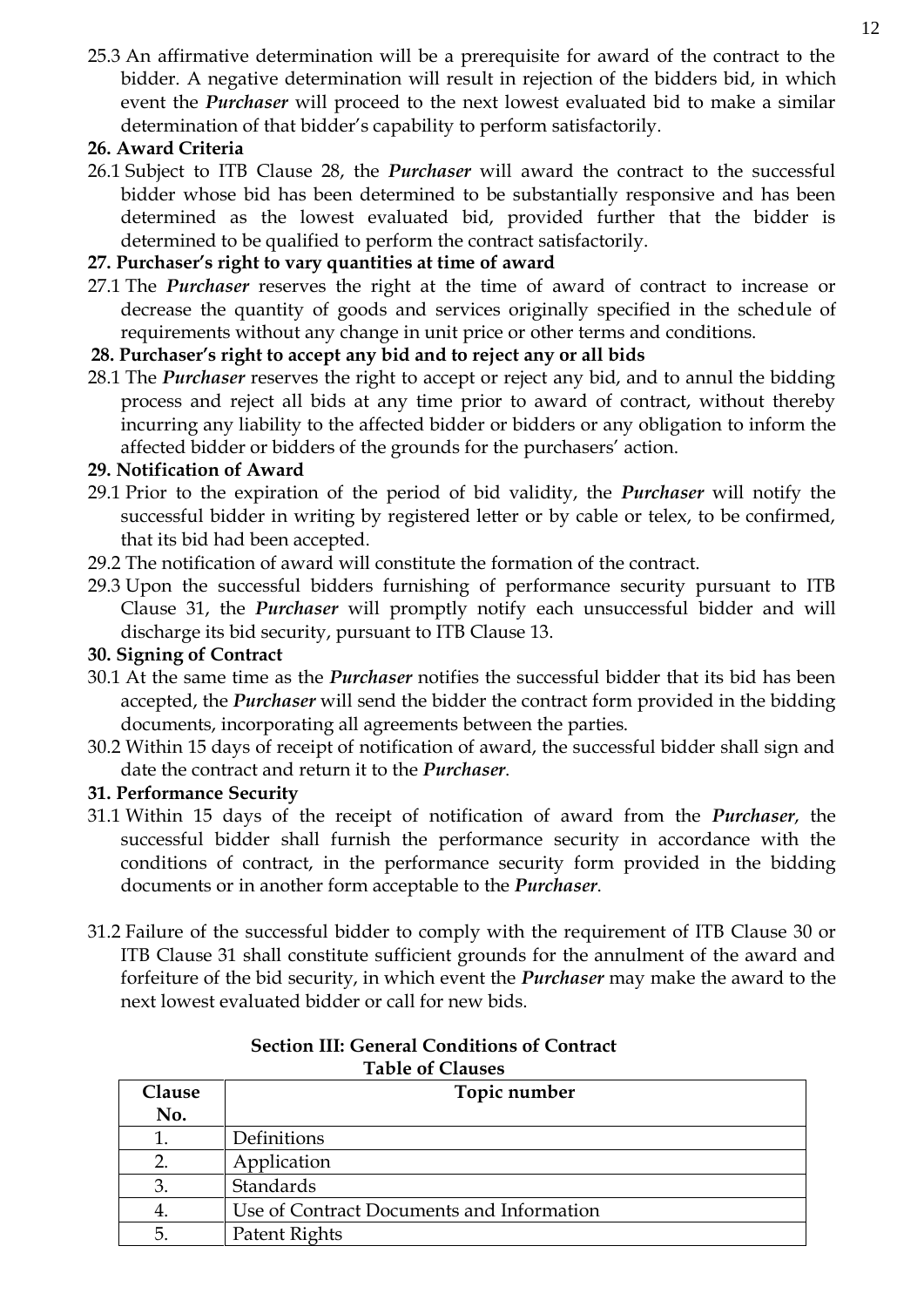| 6.  | <b>Performance Security</b>        |
|-----|------------------------------------|
| 7.  | <b>Inspection and Tests</b>        |
| 8.  | Packing                            |
| 9.  | Delivery and Documents             |
| 10. | Insurance                          |
| 11. | Transportation                     |
| 12. | <b>Incidental Services</b>         |
| 13. | <b>Spare Parts</b>                 |
| 14. | <b>Comprehensive Warranty</b>      |
| 15. | Payment                            |
| 16. | Prices                             |
| 17. | <b>Change Orders</b>               |
| 18. | <b>Contract Amendments</b>         |
| 19. | Assignment                         |
| 20. | Subcontracts                       |
| 21. | Delays in Supplier's Performance   |
| 22. | <b>Liquidated Damages</b>          |
| 23. | <b>Termination for Default</b>     |
| 24. | Force Majeure                      |
| 25. | Termination by Insolvency          |
| 26. | <b>Termination for Convenience</b> |
| 27. | <b>Resolution of Disputes</b>      |
| 28. | Governing Language                 |
| 29. | Applicable Law                     |
| 30. | Notice                             |
| 31. | <b>Taxes and Duties</b>            |
| 32. | Training / Capacity Building       |

**1. Definitions** 1.1 In this contract the following terms shall be interpreted as indicated:

- (a) "The Contract" means the agreement entered into between the *Purchaser* and the Supplier as recorded in the Contract Form signed by the parties, including all the attachments and appendices thereto and all documents incorporated by reference therein;
- (b) "The Contract Price" means the price payable to the Supplier under the Contract for the full and proper performance of its contractual obligations;
- (c) "The Goods" means all the equipment, machinery, and/or other materials which the Supplier is required to supply to the *Purchaser* under the Contract;
- (d) "Services" means services ancillary to the supply of the Goods, such as transportation insurance, and other incidental services, such as installation, commissioning, provision of technical assistance, training and other obligations of the Supplier covered under the contract;
- (e) "GCC" mean the General Conditions of Contract contained in this section.
- (f) "SCC" means the Special Conditions of Contract.
- (g) "The *Purchaser*" means the Organization purchasing the Goods, as named in SCC;
- (h) "The Supplier" means the individual or firm supplying the Goods under this Contract;
- (i) "The Project Site", where applicable means the place or places named in SCC.
- (j) "Day" means calendar day.

(k) Delivery period means the period applicable upto completion of supply, installation, testing and commissioning of the equipment by the *"Supplier"* at the Project site and accepted by the *"Purchaser"*

**2. Application**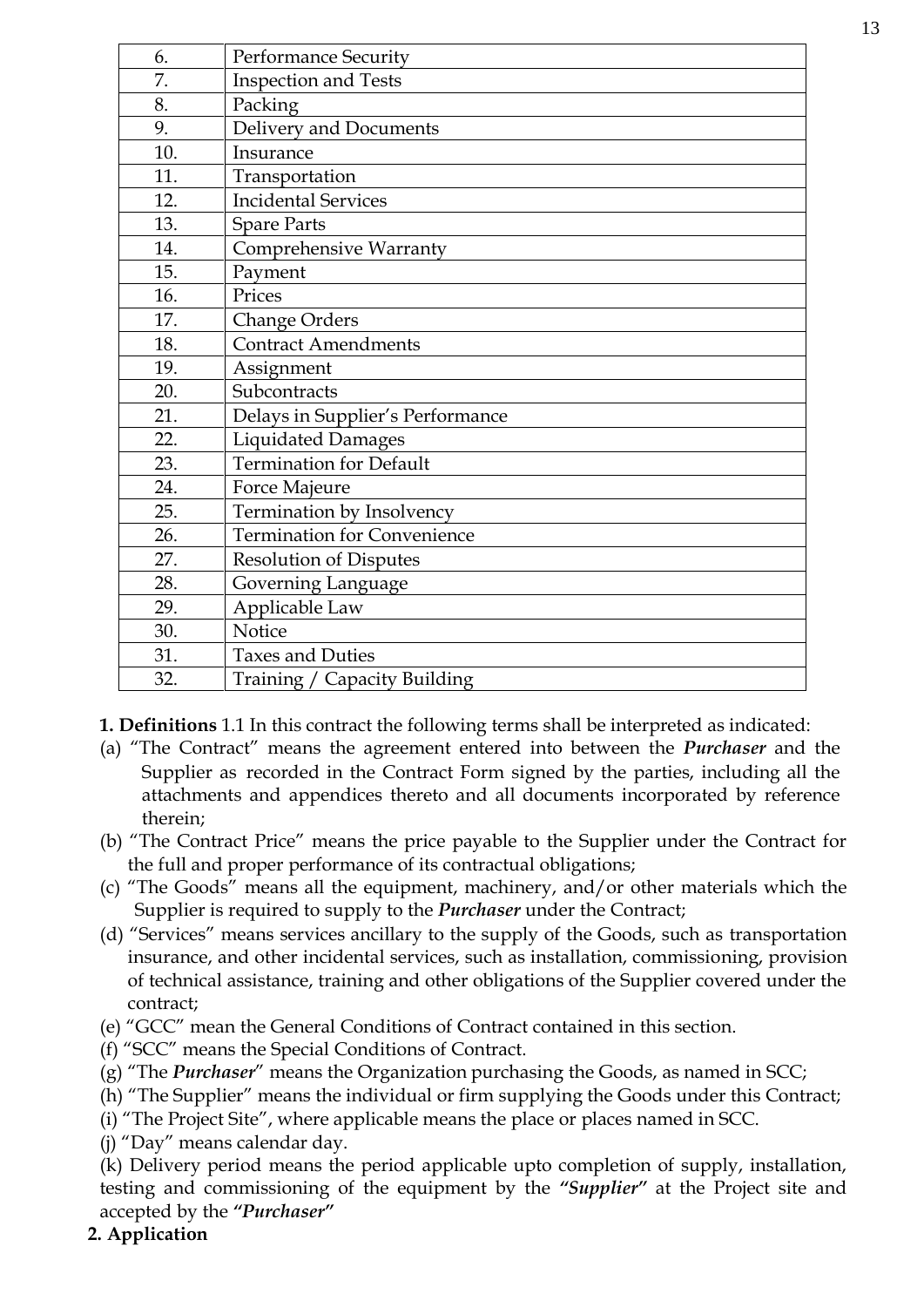2.1 These General Conditions shall apply to the extent that they are not superseded by provisions in other parts of the Contract.

# **3. Standards**

3.1 The Goods supplied under this Contract shall conform to the standards mentioned in the Technical Specifications, and, when no applicable standard is mentioned, to the authoritative standard appropriate to the Goods country or origin and such standards shall be the latest issued by the concerned institution.

# **4. Use of Contract Documents and Information**

- 4.1 The Supplier shall not, without the *Purchaser*'s prior written consent, disclose the Contract, or any provision thereof, or any specification, plan, drawing, pattern, sample or information furnished by or on behalf of the *Purchaser* in connection therewith, to any person other than a person employed by the Supplier in performance of the Contract. Disclosure to any such employed person shall be made in confidence and shall extend only as far as may be necessary for purposes of such performance.
- 4.2 The Supplier shall not, without the *Purchaser*'s prior written consent, make use of document or information enumerated in GCC Clause 4.1 except for purposes of performing the Contract.
- 4.3 Any document, other than the Contract itself, enumerated in GCC clause 4.1 shall remain the property of the *Purchaser* and shall be returned (in all copies) to the *Purchaser* on completion of the supplier's performance under the Contract if so required by the *Purchaser*.

# **5. Patent Rights**

5.1 The Supplier shall indemnify the *Purchaser* against all third-party claims of infringement of patent, trademark or industrial design rights arising from use of the Goods or any part thereof in India.

# **6. Performance Security**

- 6.1 Within 15 days after the Supplier's receipt of notification of award of the Contract, the Supplier shall furnish performance security to the *Purchaser* in the amount specified in the Special Conditions of Contract.
- 6.2 The proceeds of the performance security shall be payable to the *Purchaser* as compensation for any loss resulting from the Supplier's failure to complete its obligations under the Contract.
- 6.3 The Performance Security shall be denominated in Indian Rupees and shall be in one of the following forms:
- (a) A Bank guarantee issued by a nationalized/ scheduled bank located in India and in the form provided in the bidding Documents or any other form acceptable to the *Purchaser*; or
- (b) A demand draft.
- 6.4 The performance security will be discharged by the *Purchaser* and returned to the Supplier not later than 30 days following the date of completion of the Supplier's performance obligations, including any warranty obligations, unless specified otherwise in SCC

# **7. Inspection and Tests**

- 7.1 The *Purchaser* or its representative shall have the right to inspect and/or to test the Goods to confirm their conformity to the Contract at no extra cost of the *Purchaser*. The Special conditions of Contract and/or the Technical Specifications shall specify what inspections and tests the Purchaser requires and where they are to be conducted. The *Purchaser* shall notify the Supplier in writing of the identity of any representatives retained for these purposes.
- 7.2 The inspections and test may be conducted on the premises of the Supplier or its subcontractor(s), at point of delivery and/or at the Goods final destination. Where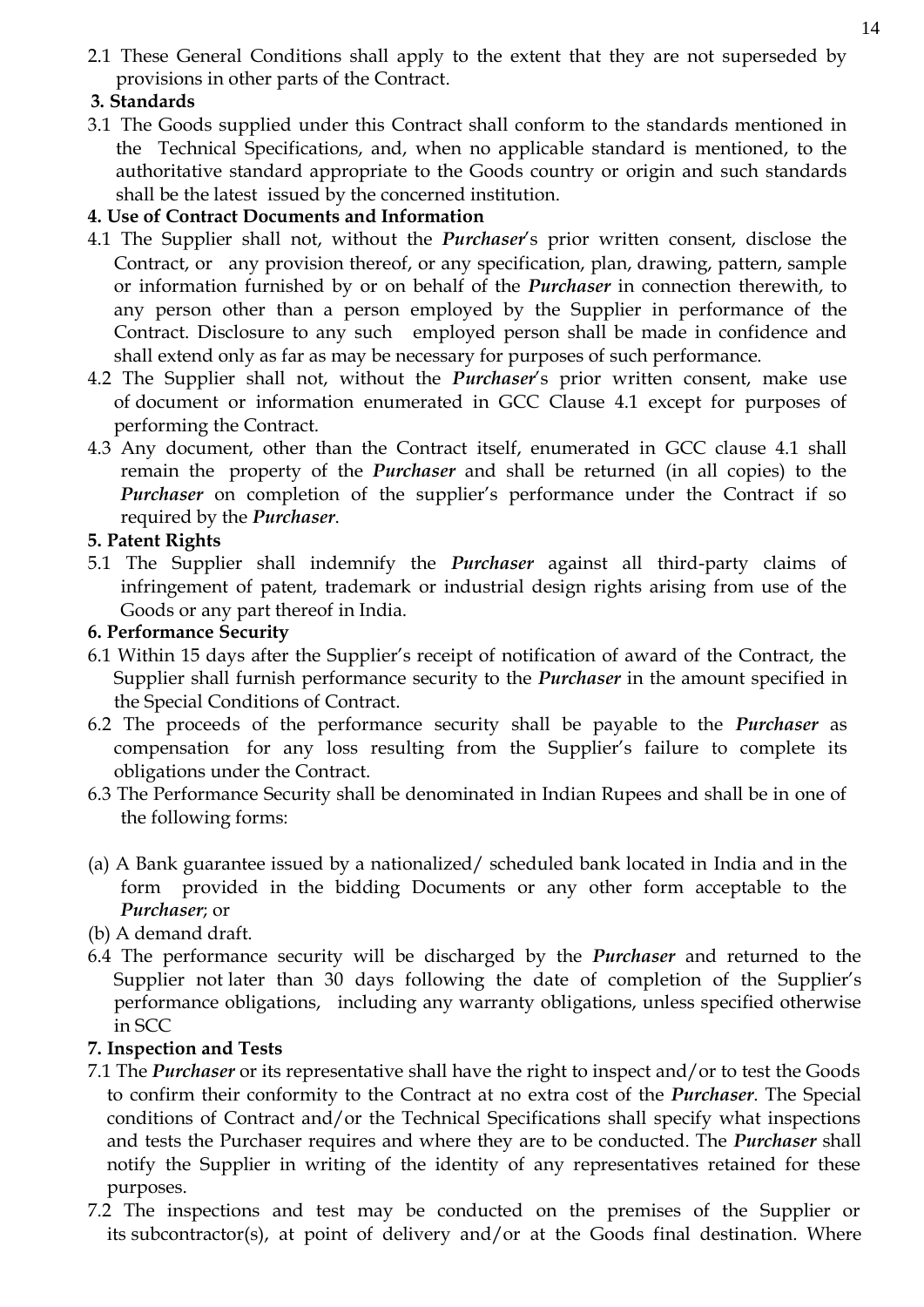conducted on the premises of the Supplier or its subcontractor(s), all reasonable facilities and assistance including access to drawings and production data - shall be furnished to the inspectors at no charge to the *Purchaser*.

- 7.3 Should any inspected or tested Goods fail to conform to the specifications, the *Purchaser*  may reject them and the Supplier shall either replace the rejected Goods or make all alternations necessary to meet specification requirements free of cost to the *Purchaser*.
- 7.4 The Purchasers right to inspect, test and, where necessary, reject the Goods' arrival in at site shall in no way be limited or waived by reason of the Goods having previously been inspected, tested and passed by the *Purchaser* or its representative prior to the Goods dispatched.
- 7.5 Nothing in GCC Clause 7 shall in any way release the Supplier from any warranty or other obligations under this Contract.

## **8. Packing**

- 8.1 The Supplier shall provide such packing of the Goods as is required to prevent their damage or deterioration during transit to their final destination as indicated in the Contract. The packing shall be sufficient to withstand, without limitation, rough handling during transit and exposure to extreme temperatures, salt and precipitation during transit and open storage. Packing case size and weights shall take into consideration, Where appropriate, the remoteness of the Goods final destination and the absence of heavy handling facilities at all points in transit.
- 8.2 The packing, marking and documentation within and outside the packages shall comply strictly with such special requirements as shall be provided for in the Contract including additional requirements, if any, specified in SCC and in any subsequent instructions ordered by the *Purchaser*.

## **9. Delivery and Documents**

9.1 Delivery of the Goods shall be made by the Supplier in accordance with the terms specified by the Purchaser in the Notification of Award. The details of dispatching and/or other documents to be furnished by the supplier are specified in SCC.

#### **10. Insurance**

10.1 The Goods Supplied under the Contract shall be fully insured in Indian Rupees against the loss or damage incidental to manufacture or acquisition, transportation, storage and delivery in the manner specified in the Special Conditions of Contract.

#### **11. Transportation**

11.1 Where the Supplier is required under the Contract to transport the Goods to a specified place of destination within the India defined as Project site, transport to such place of destination in India insurance, as shall be specified in the Contract, shall be arranged by the Supplier, and the related cost shall be included in the Contract Price.

#### **12. Incidental Services**

- 12.1 The supplier may be required to provide any or all of the following services, including additional services, if any, specified in SCC:
- (a) Performance or supervision of the on-site assembly and/or start-up of the supplied Goods;
- (b) Furnishing of tools required for assembly and/or maintenance of the supplied Goods;
- (c) Furnishing of detailed operations and maintenance manual for each appropriate unit of supplied Goods.
- (d) Performance or supervision or maintenance and/or repair of the supplied Goods,for a period of time agreed by the parties, provided that this service shall not relieve the Supplier of any warranty obligations under this Contract; and
- (e) Training of the *Purchaser*'s Personnel, at the Supplier's plant and/or on-site, in assembly, start-up, operation, maintenance and/or repair of the supplied Goods.
- 12.2 Prices charged by the Supplier for incidental services, if not included in the contract Price of the Goods, shall be agreed upon in advance by the parties and shall not exceed the prevailing rates charged to other parties by the Supplier for similar services.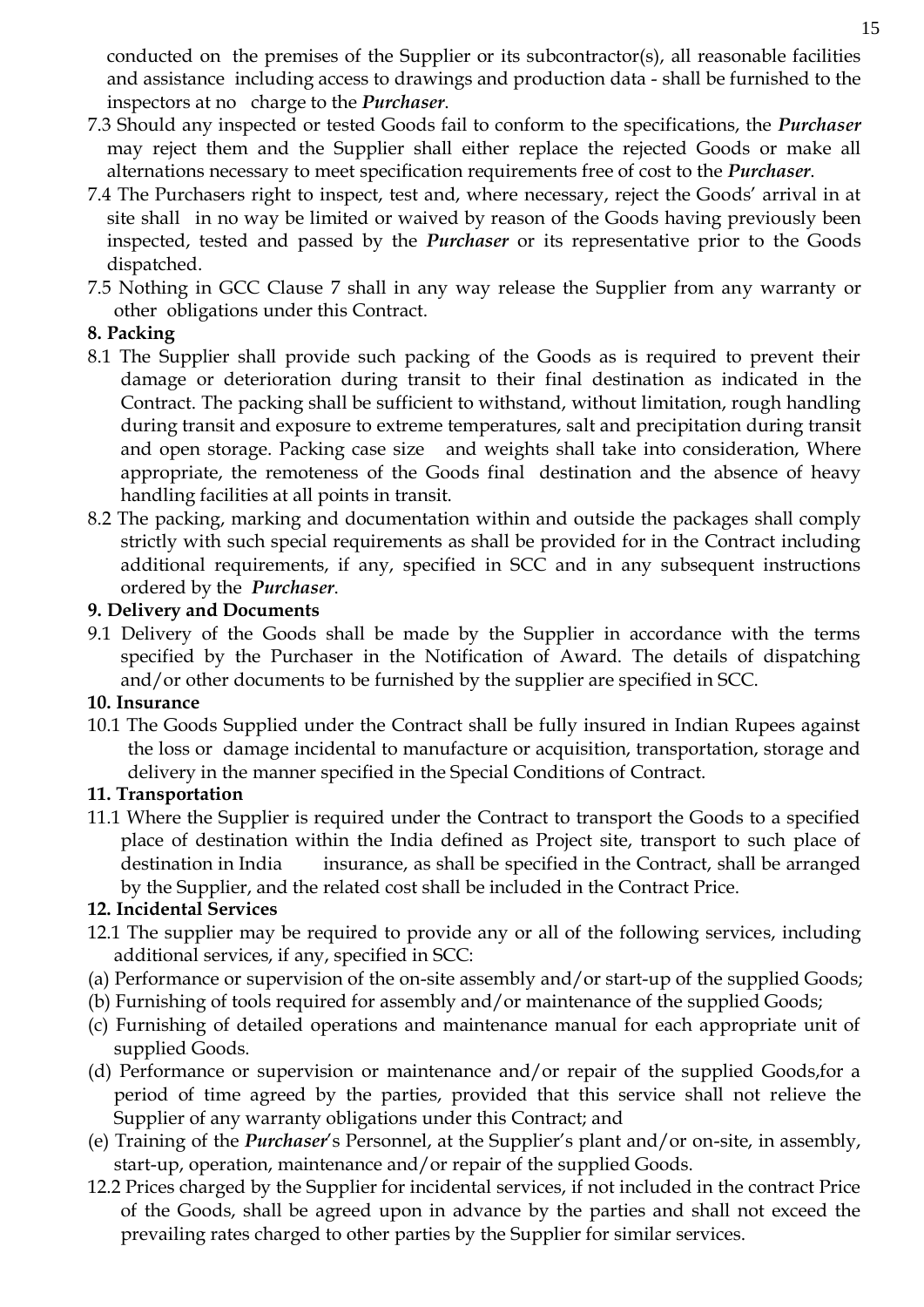# **13. Spare Parts**

- 13.1 As specified in the Special Conditions of Contract, the Supplier may be required to provide any or all of the following materials and notifications and information pertaining to spare parts manufactured or distributed by the Supplier:
	- (a) Such spare parts as the *Purchaser* may elect to purchase from the Supplier,
		- (i) providing that this election shall not relieve the Supplier of any warranty
		- (ii) obligations under the Contract; and
	- (b) In the event of termination of production of the spare parts:
		- (i) advance notification to the *Purchaser* of the pending termination, in sufficient time to permit the *Purchaser* to procure needed requirements; and
		- (ii) following such termination, furnishing at no cost to the *Purchaser*, the drawings and specifications of the spare parts, if and when requested.

# **14. Comprehensive Warranty**

- 14.1 The Supplier warrants that the Goods supplied under this Contract are new, unused, of the most recent or current models and incorporate all recent improvements in design and materials unless provided otherwise in the Contract. The supplier further warrants that the Goods supplied under this contract shall have no defect arising from design, material or workmanship (except when the design and/or material is required by the *Purchaser's* specifications) or from any act or omission of the Supplier, that may develop under normal use of the supplied Goods in conditions obtaining in the country of final destination.
- 14.2 The comprehensive warranty shall remain valid for three years from the date of commissioning of system.
- 14.3 The *Purchaser* shall promptly notify the supplier in writing of any claims arising under this warranty.
- 14.4 Upon receipt of such notice, the Supplier shall, within the period specified in SCC and with all reasonable speed, repair or replace the defective Goods or parts thereof, without cost to the *Purchaser.*
- 14.5 If the Supplier, having been notified, fails to remedy the defect(s) within the period specified in SCC within a reasonable period, the *Purchaser* may proceed to take such remedial action as may be necessary, at the Supplier's risk and expense and without prejudice to any other rights which the *Purchaser* may have against the Supplier under the contract.

# **15. Payment**

- 15.1 The method and conditions of payment to be made to the Supplier under the Contract shall be specified in the Special Conditions of Contract.
- 15.2 The Suppliers request(s) for payment shall be made to the *Purchaser* in writing, accompanied by an invoice describing, as appropriate, the Goods delivered and after satisfying supply, installing, demonstration & training to staffs, submitted pursuant to GCC Clause 9, and upon fulfillment of other obligations stipulated in the contract.
- 15.3 Payment shall be made promptly by the *Purchaser* but in no case later than sixty (60) days after submission of the invoice / claim by the Supplier from the date of Commissioning of system.
- 15.4 Payment shall be made in Indian Rupees /through LC

#### **16. Prices**

- 16.1 Prices charged by the Supplier for Goods delivered and Services performed under the Contract shall not vary from the prices quoted by the Supplier in its bid, with the exception of any prices adjustments authorized in the special Conditions of Contract or in the *Purchaser*'s request for bid validity extensions, as the case may be.
- **17. Change Orders**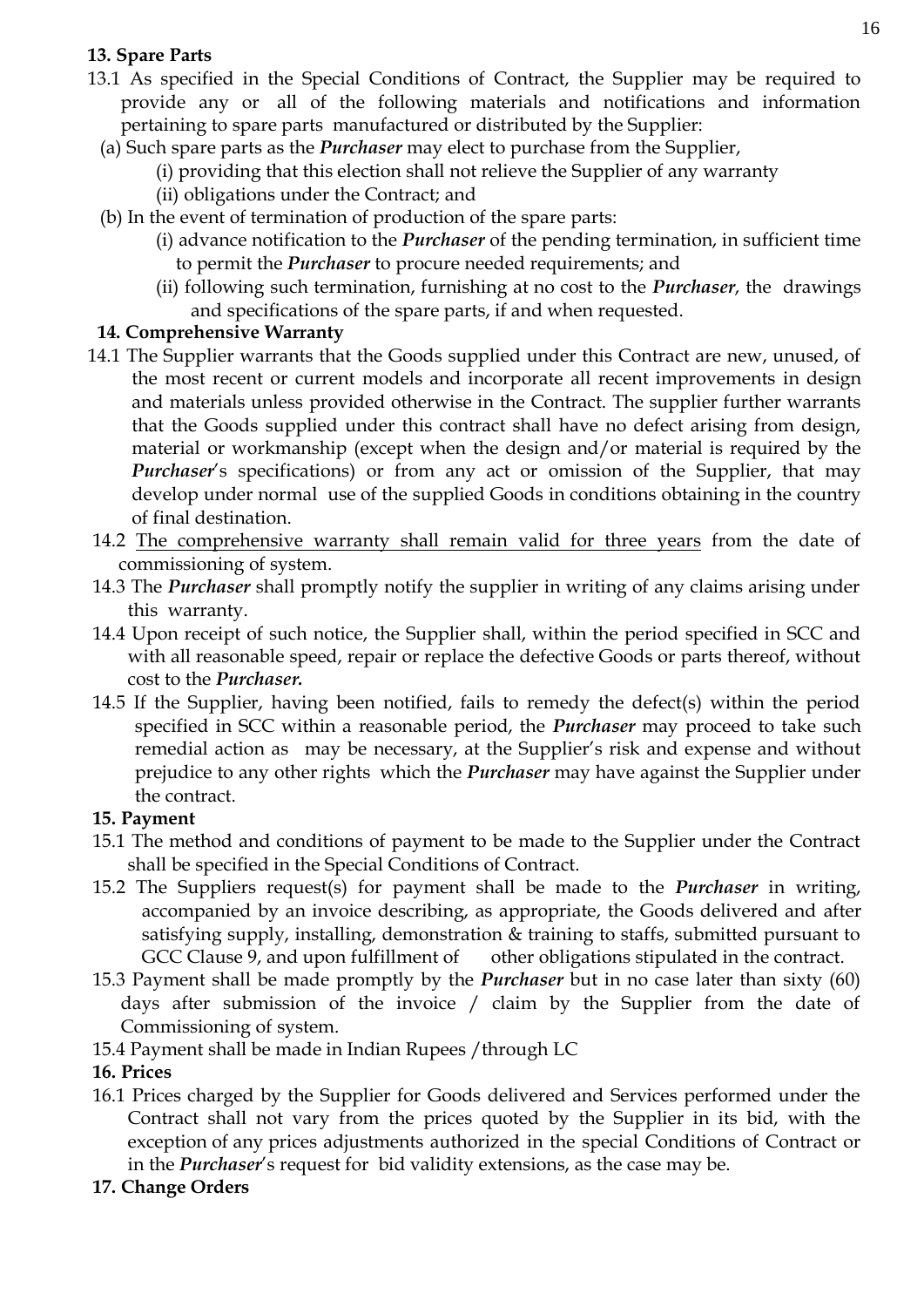- 17.1 The *Purchaser* may at any time by written order given to the Supplier pursuant to GCC Clause 30, make changes within the general scope of the Contract in any one or more of the following:
- (a) drawings, designs or specifications, where Goods to be furnished under the Contract are
- to be specifically manufactured for the *Purchaser*;
- (b) the method of shipping or packing
- (c) the place of delivery; or
- (d) the services to be provided by the Supplier.
- 17.2 If any such changes cause an increase or decrease in the cost of, or the time required for, the Supplier's performance of any provisions under the Contract, an equitable adjustment shall be made in the Contract Price or delivery schedule, or both, and the Contract shall accordingly be amended. Any claims by the Supplier for adjustment under this clause must be asserted within thirty (30) days from the date of the Supplier's receipt of the *Purchaser*'s change order.

## **18. Contract Amendments**

18.1 Subject to GCC Clause 17, no variation in or modification of the terms of the Contract shall be made except by written amendment signed by the parties.

## **19. Assignment**

19.1 The Supplier shall not assign, in whole or in part, its obligations to perform under the contract, except with the *Purchaser*'s prior written consent.

# **20. Subcontracts**

20.1 The supplier shall notify the *Purchaser* in writing of all subcontracts awarded under the contract if not already specified in his bid. Such notification, in his original bid or later, shall not relieve the Supplier from any liability or obligation under the contract.

# **21. Delays in the Supplier's Performance**

- 21.1 Delivery of the Goods and performance of the Services shall be made by the Supplier in accordance with the time schedule specified by the *Purchaser* in its Schedule of Requirements.
- 21.2 If at any time during the performance of the Contract, the Supplier or its subcontractor(s) should encounter conditions impending timely delivery of the goods and performance of the Services, the Supplier shall promptly notify the *Purchaser* in writing of the fact of the delay, its likely duration and its cause(s). As soon as practicable after receipt of the Supplier's notice, the *Purchaser* shall evaluate the situation and may at its discretion extend the Supplier's time for performance with or without liquidated damages, in which case the extension shall be ratified by the parties by amendment of the Contract.
- 21.3 Except as provided under GCC Clause 24, a delay by the Supplier in the performance of its delivery obligation shall render the supplier liable to the imposition of liquidated damages pursuant to GCC Clause 22, unless any extension of time is agreed upon pursuant to GCC clause 21.2 without the application of liquidated damages.

# **22. Liquidated Damages**

22.1 Subject to GCC Clause 24, if the Supplier fails to deliver any or all of the Goods or to perform the Services within the period(s) specified in the Contract, the *Purchaser* shall, without prejudice to its other remedies under the Contract, deduct from the Contract Price, as liquidated damages, a sum equivalent to the percentage specified in SCC of the delivered price of the delayed Goods or unperformed Services for each week or part thereof of delay until actual delivery or performance, up to a maximum deduction of the percentage specified in the SCC. Once the maximum is reached, the *Purchaser* may consider termination of the Contract pursuant to GCC Clause 23.

# **23. Termination by Default**

23.1 The *Purchaser* may, without prejudice to any other remedy for breach of contract, by written notice of default sent to the supplier, terminate the Contract in whole or part;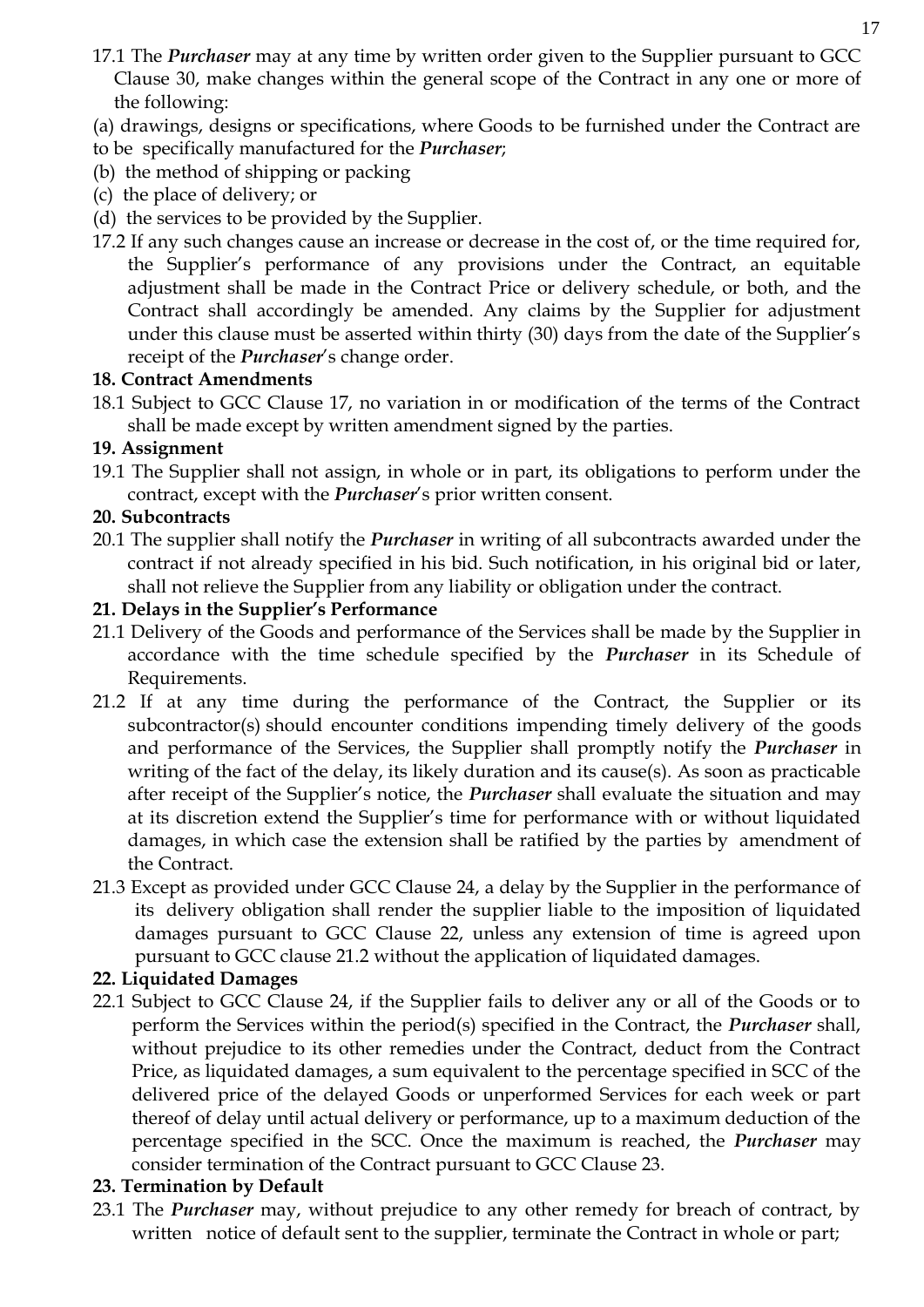- (a) if the Supplier fails to deliver any or all of the goods within the time period(s) specified in the Contract, or within any extension thereof granted by the *Purchaser* pursuant to clause 21; or
- (b) if the Supplier fails to perform any other obligation(s) under the Contract.
- 23.2 In the event the *Purchaser* terminates the Contract in whole or in part, pursuant to GCC Clause 23.1 the *Purchaser* may procure, upon such terms and in such manner as it deems appropriate, Goods or Services similar to those undelivered, and the Supplier shall be liable to the *Purchaser* for any excess costs for such similar Goods. However, the Supplier shall continue the performance of the Contract to the extent not terminated.

### **24. Force Majeure**

- 24.1 Notwithstanding the provisions of GCC Clauses 21, 22, 23, the Supplier shall not be liable for forfeiture of its performance security, liquidation damages or termination for default, if and to the extent that, its delay in performance or other failure to perform its obligations under the Contract is the result of an event of Force Majeure.
- 24.2 For purposes of this Clause "Force Majeure" means an event beyond the control of the Supplier and not involving the Supplier's fault or negligence and not foreseeable. Such events may include, but are not limited to, acts of the *Purchaser* either in its sovereign or contractual capacity, wars or revolutions, fires, floods, epidemics, quarantine restrictions and freight embargoes.
- 24.3 If a Force Majeure situation arises, the Supplier shall promptly notify the *Purchaser* in writing of such conditions and the cause thereof. Unless otherwise directed by the *Purchaser* in writing, the Supplier shall continue to perform its obligations under the Contract as far as is reasonably practical, and shall seek all reasonable alternative means for performance not prevented by the force majeure event.

## **25. Termination for Insolvency**

25.1 The *Purchaser* may at any time terminate the Contract by giving written notice to the Supplier, if the Supplier becomes bankrupt or otherwise insolvent. In this event, termination will be without compensation to the Supplier, provided that such termination will not prejudice or affect any right of action or remedy which has accrued or will accrue thereafter to the *Purchaser*.

#### **26. Termination for Convenience**

26.1 The *Purchaser*, may by written notice sent to the Supplier, may terminate the Contract, in whole or in part, at any time for its convenience. The notice of termination shall specify that termination is for the *Purchaser*'s convenience, the extent to which performance of work under the Contract is terminated, and the date upon which such termination becomes effective.

#### **27. Resolution of Disputes**

- 27.1 The *Purchaser* and the supplier shall make every effort to resolve amicably by direct informal negotiation any disagreement or dispute arising between them under or in connection with the Contract.
- 27.2 If, after thirty (30) days from the commencement of such informal negotiations, the *Purchaser* and the Supplier have been unable to resolve amicably a Contract dispute, either party may require that the dispute be referred for resolution to the formal mechanisms specified in the Special Conditions of Contract. These mechanisms may include, but or not limited to, conciliation mediated by a third Party, adjudication in an agreed national forum, and national arbitration.

#### **28. Governing Language**

28.1 The contract shall be written in English language. Subject to Clause 29, English language version of the Contract shall govern its interpretation. All correspondence and documents pertaining to the Contract which are exchanged by the parties shall be written in the same language.

#### **29. Applicable Law**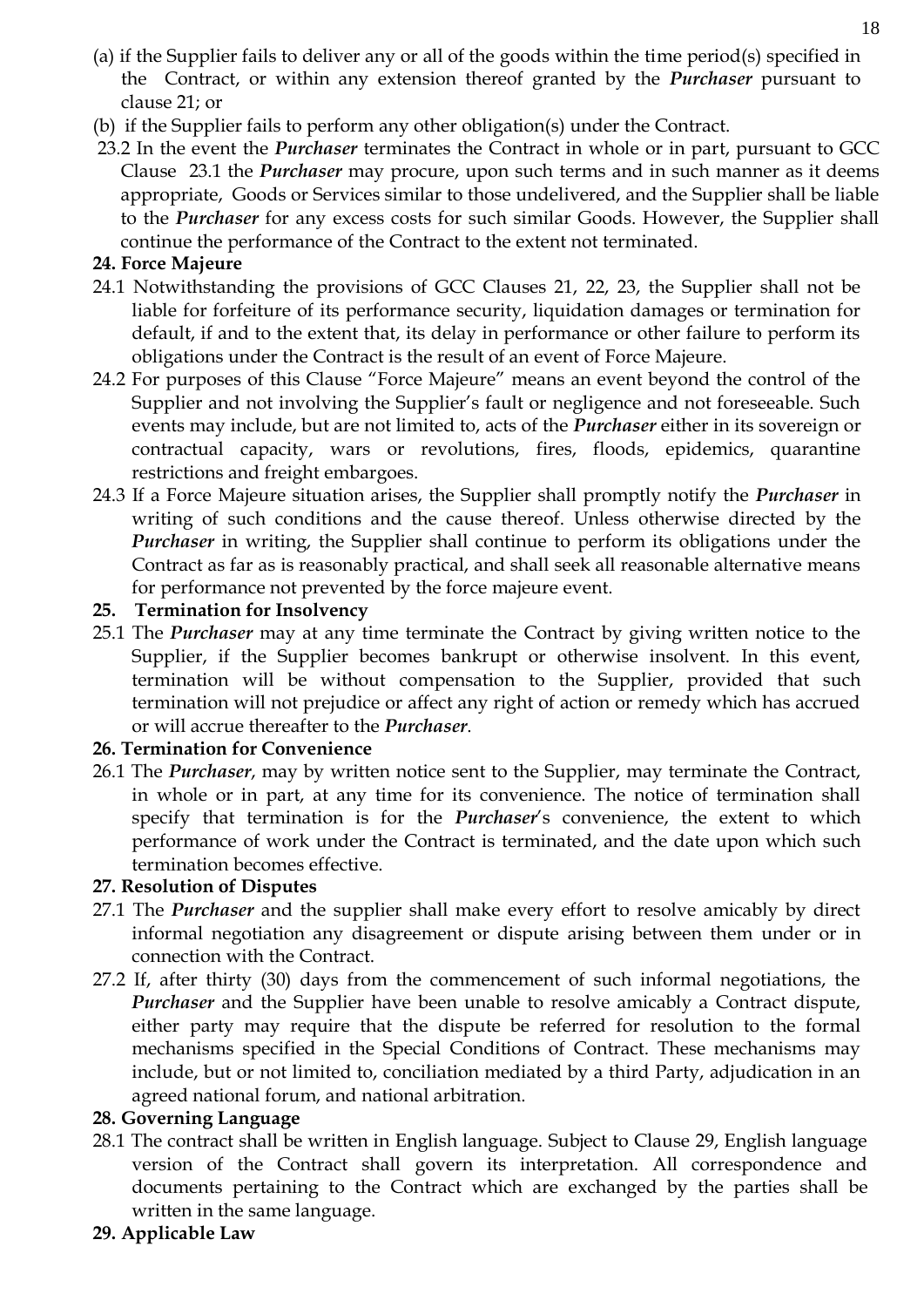29.1 The Contract shall be interpreted in accordance with the laws of the Union of India. **30. Notice**

- 30.1 Any notice given by one party to the other pursuant to this Contract shall be sent to other party in writing or by cable, telex and confirmed in writing to the other Party's address specified in Special Conditions of Contract.
- 30.2 A notice shall be effective when delivered or on the notice's effective date, whichever is later.

# **31. Taxes and Duties**

31.1 Suppliers shall be entirely responsible for all taxes, duties, license fees, octroi, road permits, *etc.,* incurred until delivery of the contracted Goods to the *Purchaser*. However, Sales tax (not surcharge in lieu of Sales tax) in respect of the transaction between the *Purchaser* and the Supplier shall be payable extra, if so stipulated in the Notification of Award.

## **32. Training / Capacity Building**

32.1 Suppliers have to provide hands-on-advance training on the operation of Mechanical Milling Unit for the Scientists working in the Department for a period of three working days.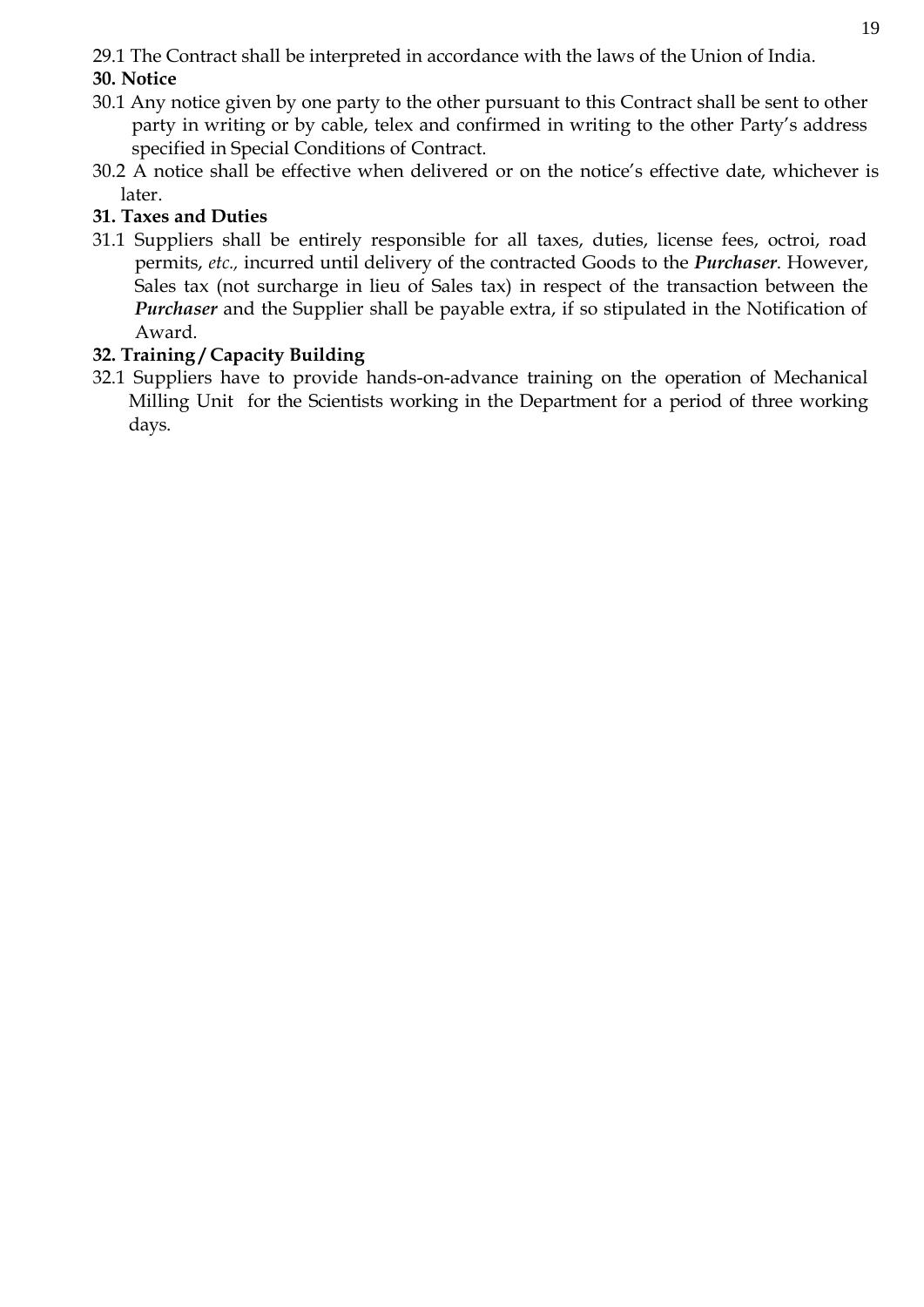#### **Section IV: Special Conditions of Contract Table of Clauses**

| Clause | Topic number                       |
|--------|------------------------------------|
| No.    |                                    |
| 1.     | Definitions (Clause 1)             |
| 2.     | Performance Security (Clause 6)    |
| 3.     | Inspection and Tests (Clause 7)    |
| 4.     | Packing (Clause 8)                 |
| 5.     | Delivery and Documents (Clause 9)  |
| 6.     | Insurance (Clause 10)              |
| 7.     | Incidental Services (Clause 12)    |
| 8.     | Spare Parts (Clause 13)            |
| 9.     | Comprehensive Warranty (Clause 14) |
| 10.    | Payment (Clause 15)                |
| 11.    | Prices (Clause 16)                 |
| 12.    | Sub Contract (Clause 20)           |
| 13.    | Liquidated Damages (Clause 22)     |
| 14.    | Resolution of Disputes (Clause 27) |
| 15.    | Notices (Clause 30)                |
| 16.    | <b>Annual Maintenance Contract</b> |
| 17.    | Enclosures to Bid                  |

(The corresponding Clause number of the General Conditions is in parentheses)

#### **Section IV: Special Conditions of Contract**

The following Special Conditions of Contract shall supplement the General Conditions of Contract. Whenever there is a conflict, the provisions herein shall prevail over those in the General Conditions of contract. The Corresponding clause number of the General Conditions is indicated in parentheses.

#### **1. Definitions (GCC Clause 1)**

- (a) The *Purchaser* is the **Director, Directorate of Natural Resource Management, Tamil Nadu Agricultural University, Coimbatore-641 003**
- (b) The Supplier is....................................................
- (c) Project site is the place(s) mentioned in the **Schedule of Requirements**

#### **2. Performance Security (GCC Clause 6)**

2.1 Substitute Clause 6.1 of GCC by the following:

 Within 15 days after the Supplier's receipt of Notification of Award, the Supplier shall furnish performance Security to the *Purchaser* for **an amount of 5% of the total bill of cost**  for a period of **three years** (up to the comprehensive warranty period)

2.2 Substitute Clause 6.3 (b) of GCC by the following:

 A cashier's cheque or banker's certified cheque or crossed demand draft or pay order drawn in favour of the *Purchaser*.

2.3 Substitute Clause 6.4 of the GCC by the following:

 The Performance Security will be discharged by the *Purchaser* and returned to the Supplier not later than 2 years following the date of completion of the Supplier's performance obligations, including the warranty obligations, under the Contract.

2.4 Add Clause 6.5 to the GCC of the following: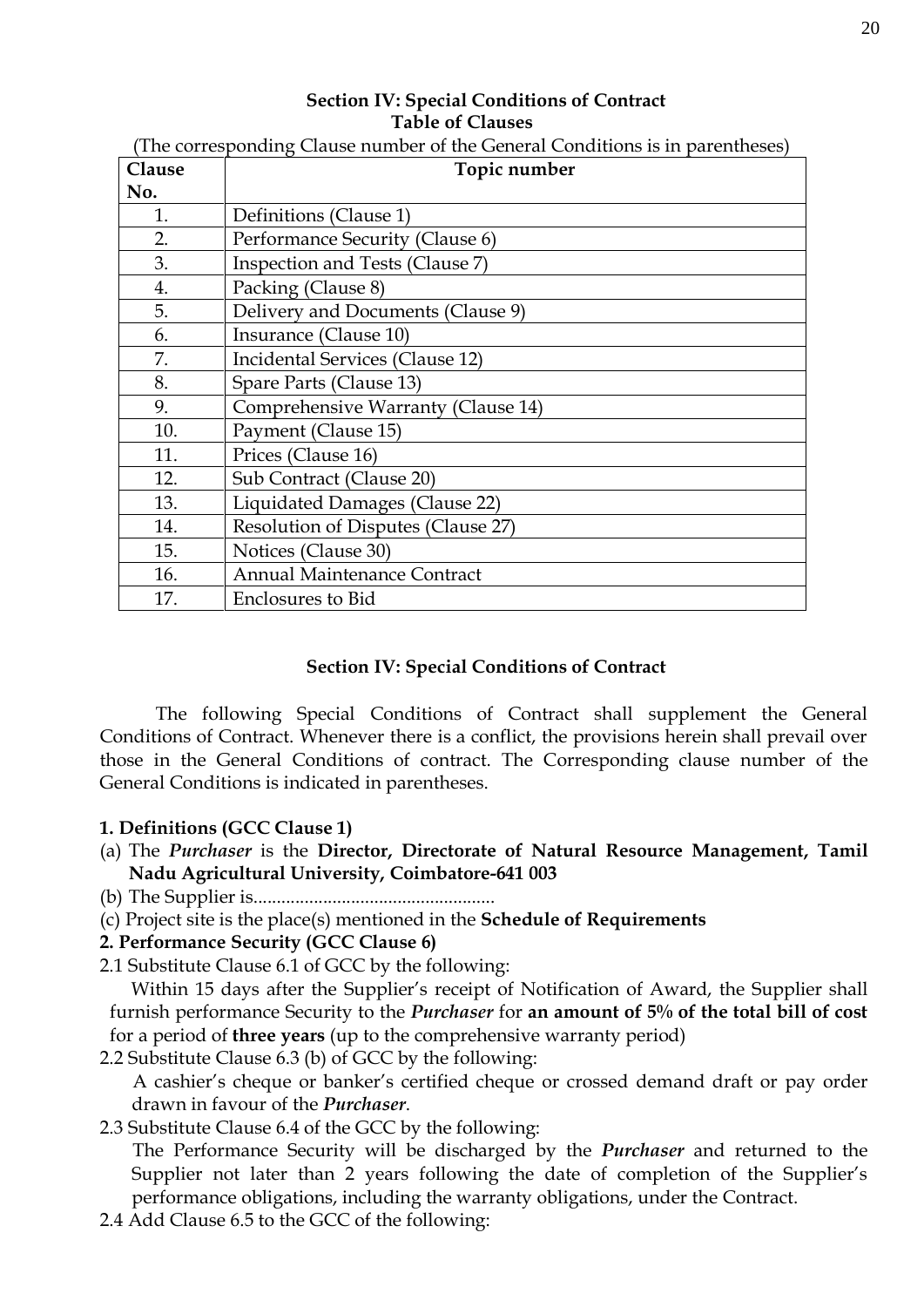In the event of any contract amendment, the supplier shall, within 15 days of receipt of such amendment, furnish the amendment to the Performance Security, rendering the same valid for the duration of the Contract, as amended for further period of two years thereafter.

# **3. Inspection and Tests (GCC Clause 7)**

The following inspection procedures and tests are required by the *Purchaser*;

- a) The supplier shall get the equipment inspected in manufacturer's works and submit a test certificate and also guarantee / warranty certificate that the equipment conforms to laid down specifications.
- b) The *Purchaser* or its representative shall inspect and/or test any or all the equipment to confirm their conformity to the Contract specifications, prior to despatch from the manufacturer's premises. Such inspection and clearance will not prejudice the right of the consignee to inspect and test the equipment on receipt at destination.
- c) If the equipment fails to meet the laid down specifications the supplier shall take immediate steps to remedy the deficiency or replace the defective equipment to the satisfaction of the *Purchaser***.**

# **4. Packing (GCC Clause 8)**

Add as Clause 8.3 of the GCC the following:

Packing Instruction: The Supplier will be required to mark separate packages for each consignee. Each package will be marked on three sides with proper paint/indelible ink, the following:

- i) Project
- ii) Contract No.
- iii) Supplier's Name
- iv) Packing list reference number

# **5. Delivery and Documents (GCC Clause 9)**

Upon delivery of the Goods, the Supplier shall notify the *Purchaser* and the Insurance Company by cable or Telex or fax the full details of shipment including the Contract number, railway receipt number and date, description of Goods, quantity, names of the consignee *etc*. The Supplier shall mail the following documents to the *Purchaser*, with a copy to the Insurance Company.

- (i) Three Copies of Supplier invoice showing Goods description, quantity, unit price, total amount;
- (ii) Railway receipt/acknowledgment of receipt of goods from the Consignee(s)
- (iii) Insurance Certificate;
- (iv) Manufacturer's/ Supplier's warranty and test Certificate;
- (v) Inspection Certificate issued by the nominated inspection agency, and the Supplier's factory inspection report;

The above documents shall be received by the *Purchaser* before arrival of Goods (except where the Goods have been delivered directly to the Consignee with all documents) and, if not received, the supplier will be responsible for any consequent expenses.

# **6. Insurance (GCC Clause 10)**

For delivery of goods at site, the insurance shall be obtained by the Supplier in an amount equal to 110% of the value of the goods from "Warehouse to Warehouse" (Final destinations) on "All Risks" basis including War Risks and Strike.

# **7. Incidental Service (GCC Clause 12)**

The following services covered under Clause 12 shall be furnished and the cost shall be included in the contract price:

(a) Unloading, safe storage and handling of consignment of site.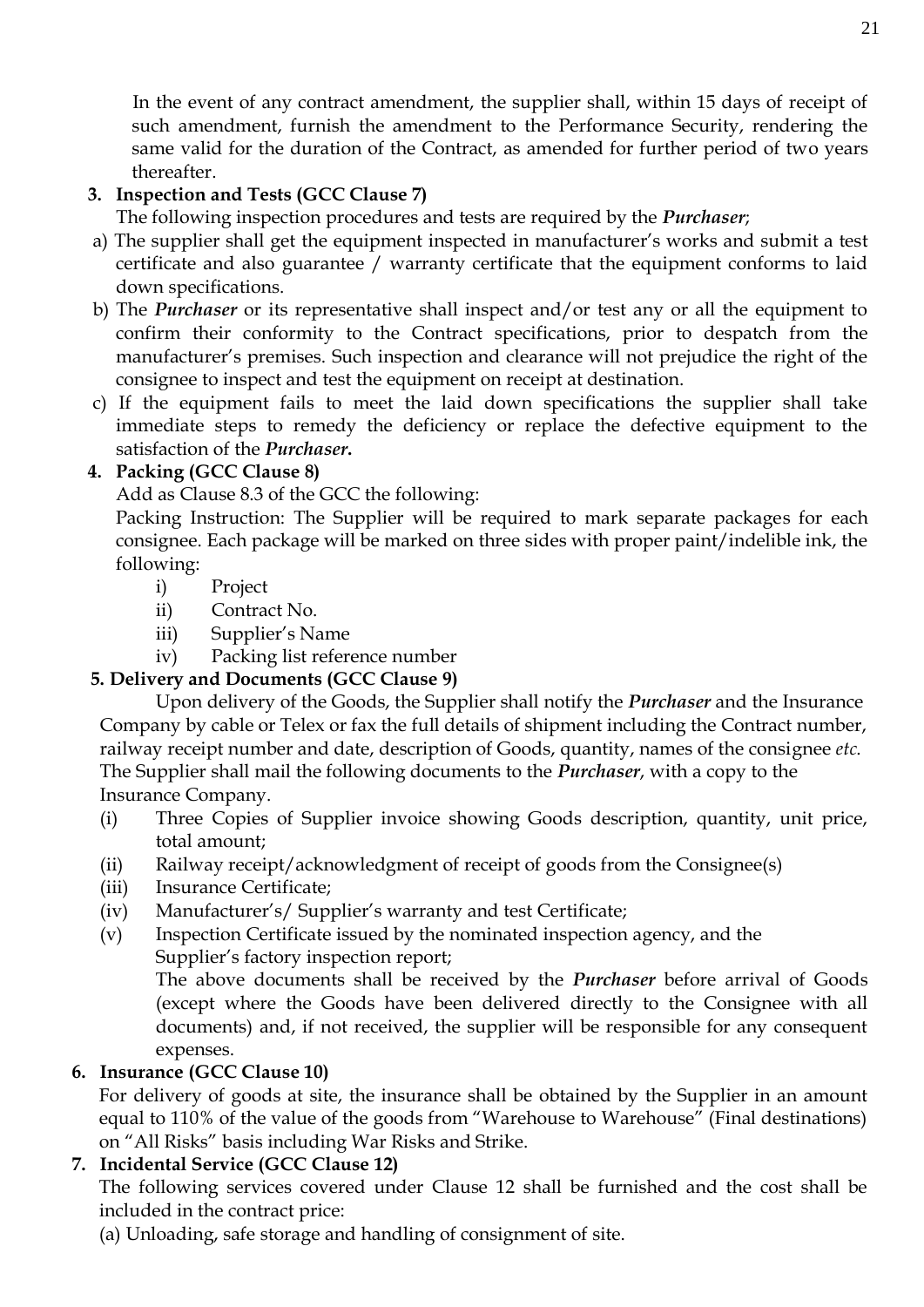(b) On site assembly if any of the supplied goods, installation, testing and commissioning of the equipment.

(c) Furnishing of detailed operations and maintenance manual for each appropriate unit of supplied Goods;

# **8. Spare parts (GCC Clause 13)**

Add as Clause 13.2 to the GCC the following:

Supplier shall carry sufficient inventories to assure prompt replacement of defective parts immediately during the guarantee as well as maintenance period covered under comprehensive maintenance contract.

# **9. Comprehensive Warranty (GCC Clause 14)**

The Supplier shall, in addition, comply with the performance and/ or consumption guarantees specified under the contract. If for reasons attributable to the Supplier, these guarantees are not attained in whole or in part, the Supplier shall at its discretion either:

(a) make such changes, modifications, and/or additions to the Goods or any part thereof as may be necessary in order to attain the contractual guarantees specified in the Contract at its own cost and expense and to carry out further performance tests in accordance with SCC 3:

# **10. Payment (GCC Clause 15)**

Payment for Goods and Services shall be made in Indian Rupees /Foreign currency after satisfactory supply, installation, demonstration and training to staffs.

# **11. Prices (GCC Clause 16)**

Substitute Clause 16.1 of the GCC with the following: Prices payable to the Supplier as stated in the Contract shall not be subject to adjustment during performance of the Contract.

# **12. Sub-Contract (Clause 20)**

Add at the end of sub-clause 20.1 the following:

Sub-contract shall be only for bought-out items and sub-assemblies.

# **13. Liquidated Damages (GCC Clause 22)**

# **13.1 For delays:**

Substitute GCC Clause 22.1 by the following Subject to Clause 24, if the Supplier fails to deliver any or all of the Goods or perform of services within the time period(s) specified in the Contract, the *Purchaser* shall without prejudice to its other remedies under the Contract, deduct from the Contract Price, as liquidated damages, a sum equivalent to 0.5 percent of the delivered price of the delayed Goods or unperformed Services for each week of delay or part thereof until actual delivery or performance, up to a maximum deduction of 10 percent of the delayed Goods or Services contract price. Once the maximum is reached, the *Purchaser* may consider termination of the Contract.

# **14. Resolution of Disputes (GCC Clause 27)**

Add as GCC Clauses 27.3 and 27.4 the following:

27.3 The dispute resolution mechanism to be applied pursuant to GCC Clause 27 shall be as follows:

(a) In the case of a dispute or difference arising between the *Purchaser* and a Supplier relating to any matter arising out of or connected with this agreement, such dispute or difference shall be settled in accordance with the Arbitration and Conciliation Act 1996 the Arbitral Tribunal shall consist of 3 Arbitrator, one each to be nominated by the *Purchaser*  and the supplier. The third Arbitrator shall be chosen by the two Arbitrators so appointed by the parties and shall act as Presiding Arbitrator. In case of failure of the two Arbitrator appointed by the parties to reach upon a consensus with in a period of 30 days from the appointment of the Arbitrator appointed subsequently, the Presiding Arbitrator shall be appointed by the President of Institute of Engineers (India).

27.4 The venue of arbitration shall be the place from where the Contract is issued (*ie.*) **Coimbatore.**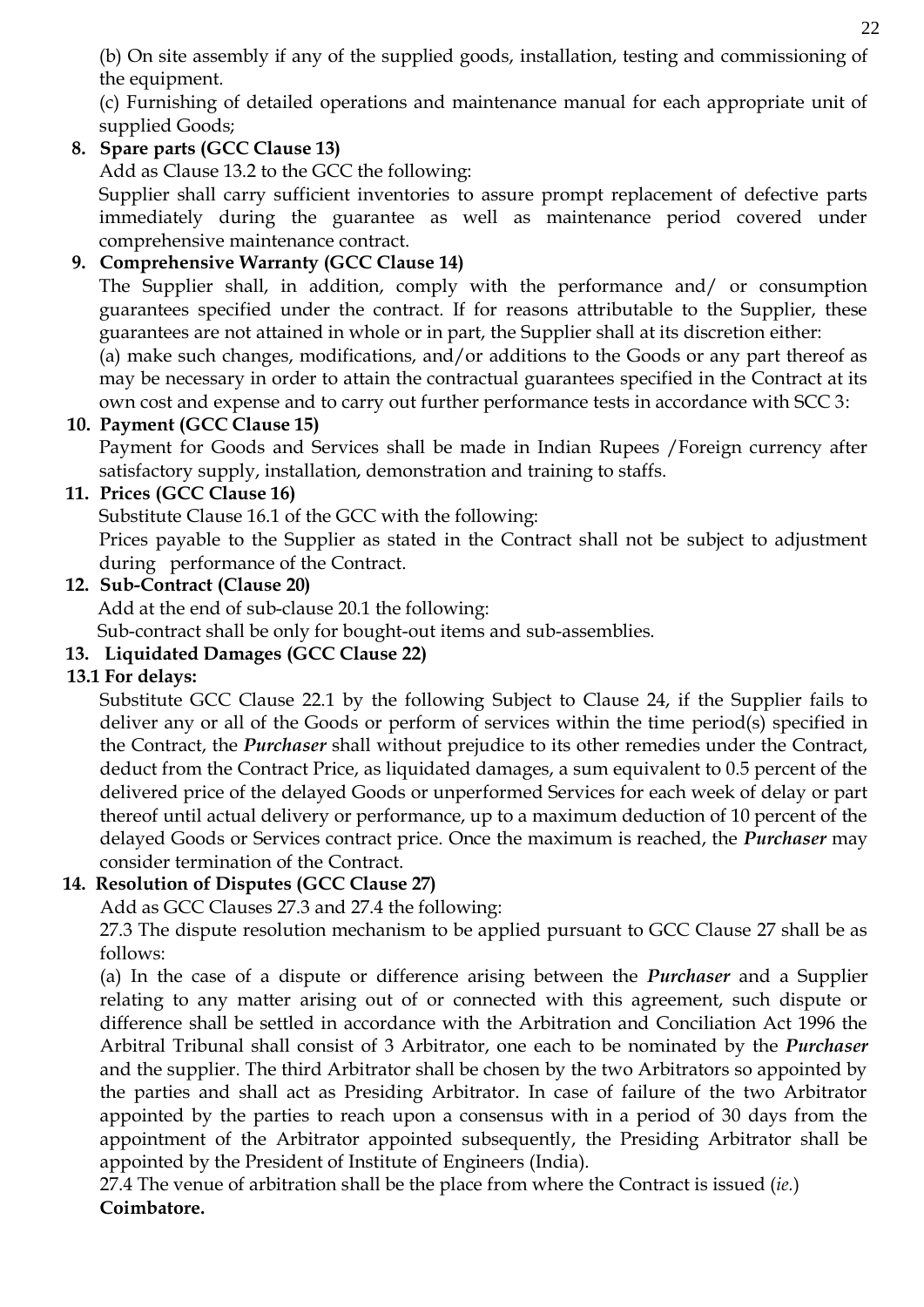**15. Notices (clause 30)**

For the purpose of all notices, the following shall be the address of the *Purchaser* and Supplier.

*Purchaser*:

#### **The Director, Directorate of Natural Resource Management Tamil Nadu Agricultural University, Coimbatore-641 003**

*Supplier*: ................................................... (To be filled in at the time of Contract signature)

# **16. Annual Maintenance Contract (AMC):**

- 16.1 Any major repair pointed out by the *Purchaser* shall be rectified by the Supplier from the date of intimation within a period of 3 calendar days and commission the equipment to the satisfaction of the Purchaser. Failing which the Purchaser has a right to levy a penalty on the Supplier a sum of Rs.5000/- per day or part thereof for each equipment until the equipments are repaired and commissioned to the satisfaction of the Purchaser.
- 16.2 The Supplier shall indicate clearly the free guarantee maintenance of the instrument supplied by the Supplier and the same should not be less than 1 year.
- 16.3 The Supplier shall also indicate separately AMC of the instrument for 3 years subsequent to comprehensive warranty period of 3 years and shall clearly indicate year wise maintenance cost.

# **17. Enclosures to Bid:**

# **17.1 Technical bid (Cover A):**

Technical Bid shall include the duly filled up Tender documents along with

- a) Bid Security
- b) Duly attested copy of License if any, approved by the concerned Licensing Authority.
- c) For Importers Photocopy of License renewed upto date.
- d) Documentary evidence of constitution of firm such as Memorandum of Articles, Partnership Deed, *etc*., with details of Name, Address, Tel. No., Fax No., E-mail Address of firm and the Managing Director / Partner / Proprietor.
- e) Authorization of senior responsible officer of the Company to transact business.
- f) Annual turnover statement for three years 2016-17, 2017-18 and 2018-19 certified by the Auditor.
- g) Copies of Balance Sheet and Profit & Loss Account for three years certified by the Auditors.
- h) I.T. Clearance Certificate as on latest.
- i) Qualification Criteria Section VI-A
- j) Performance Statement Section XI
- k) Manufacturer's Authorization Form Section XII
- l) Technical literature and other documents in support of the goods / services.
- m) Any deviations
- n) List of items quoted (without prices)
- o) Official Brochure of the equipment

# **Price Bid (Cover B):**

Price bid shall include

a) Duly filled in Price Schedule - Section VII

 Please note that the Bidder run the risk of his bid being rejected if the Price Schedule contains any conditions.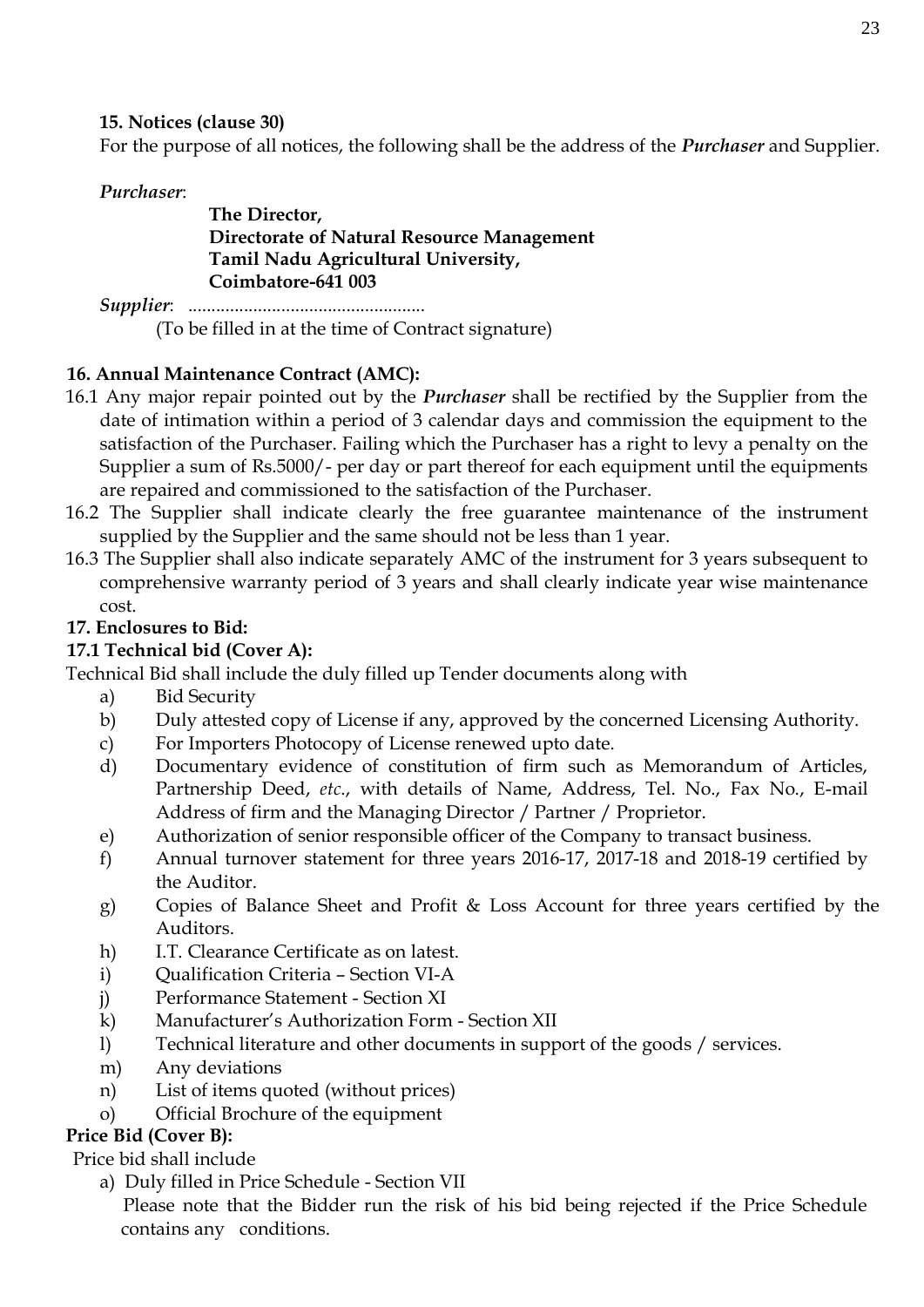# **Section V: Schedule of Requirements**

| <b>S. No.</b> | <b>Brief Description</b><br>Quantity |       | <b>Delivery Schedule</b>                                        | <b>Bid Security</b> |
|---------------|--------------------------------------|-------|-----------------------------------------------------------------|---------------------|
|               | Mechanical Milling Unit              | 1 No. | Within 2 months<br>from the date of<br>issue of supply<br>order | ₹ 12,000/-          |

# **Place of Delivery:**

| ⊃.<br>No. | <b>Place</b>                  | Qty   |
|-----------|-------------------------------|-------|
| 1.        | Department of Nano Science &  |       |
|           | Technology,                   | 1 No. |
|           | DNRM, Tamil Nadu Agricultural |       |
|           | University,                   |       |
|           | Coimbatore-641 003            |       |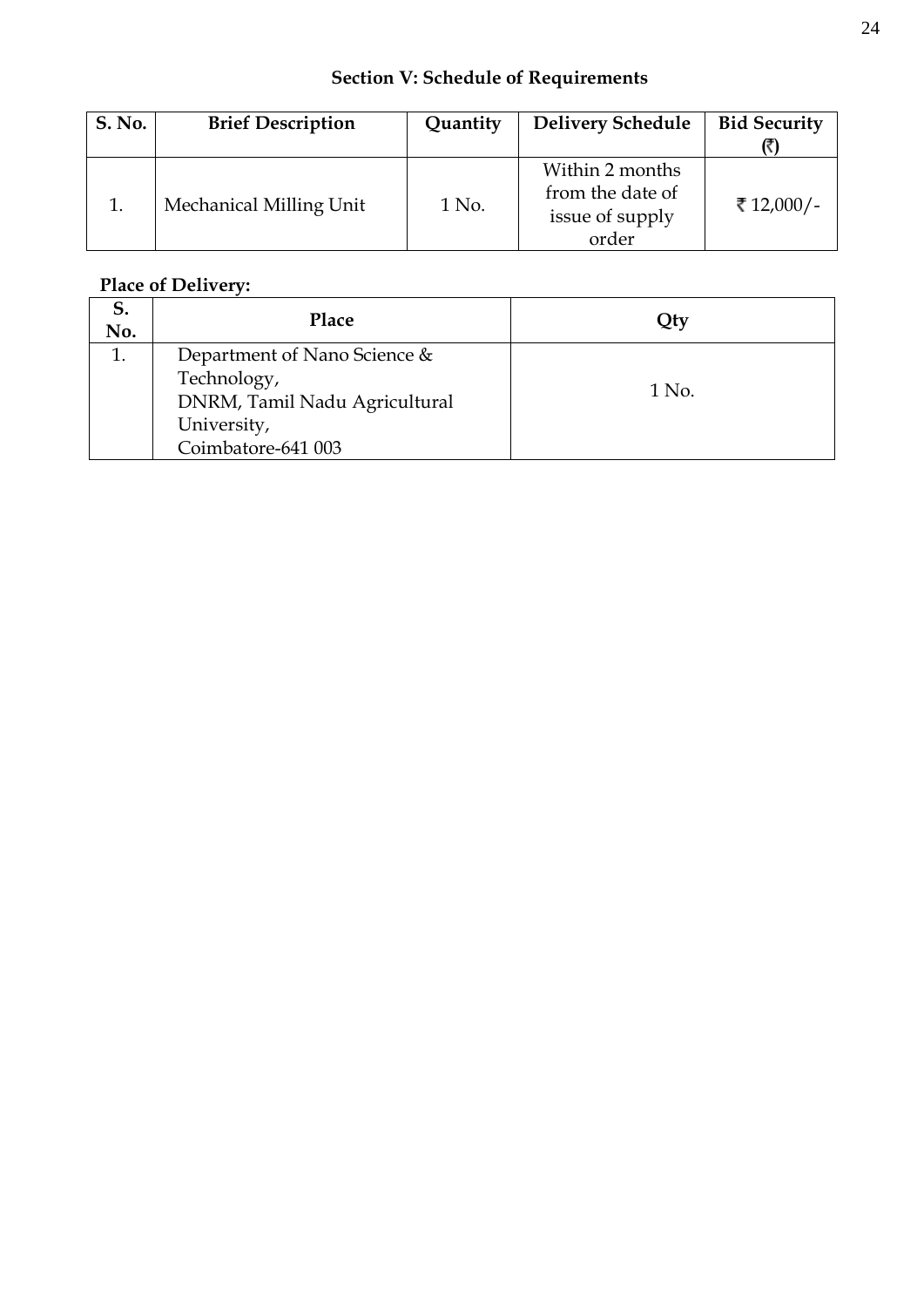# **Section VI**

# **Technical Specifications of Mechanical Milling Unit**

# TECHNICAL SPECIFICATIONS

| S.No           | <b>Description</b>         | <b>Specification</b>                                       |
|----------------|----------------------------|------------------------------------------------------------|
| 1              | chamber<br>Milling         | Horizontal, Monolithic & Not fabricated from rolled sheet  |
|                | configuration              | metal.                                                     |
| $\overline{2}$ | MOC of milling chamber     | Wear resistant & Corrosion resistant alloy steel.          |
| 3              | Active volume of milling   | 5 litres                                                   |
|                | chamber                    |                                                            |
| $\overline{4}$ | Dispersion tool            | 8 No's., High Energiser Impellers.                         |
| 5              | MOC of dispersion tool     | Wear resistant & Corrosion resistant alloy steel           |
| 6              | of<br>Peripheral<br>speeds | Up to $10m/S$ .                                            |
|                | dispersion tool            |                                                            |
| $\overline{7}$ | Heat dissipation           | Efficient cooling jacket with baffled coolant path.        |
| 8              | Dispersion motor           | 11.0 kW, 3 Phase AC, IE2 efficiency class, TEFC motor.     |
| 9              | Rotary shaft sealing       | Cartridge type double mechanical seal with seal support    |
|                |                            | system.                                                    |
| 10             | Chamber sealing            | Solvent resistant seals.                                   |
| 11             | Media separation           | Separation mechanism for micro milling media up to         |
|                |                            | $0.1$ mm.                                                  |
| 12             | Feed pump                  | Air operated diaphragm pump of 0.5 inch with pneumatic     |
|                |                            | control elements.                                          |
| 13             | Transmission               | V belts & pulleys transmission.                            |
| 14             | Feed piping                | PTFE lined process piping.                                 |
| 15             | Instrumentation:           | Temperature and pressure gauges with feedback control.     |
| 16             | Speed control              | 11.0 kW Variable Frequency Drive for speed control.        |
| 17             | Control panel              | "Non Ex Proof" Control panel.                              |
| 18             | Milling media              | Zirconium oxide milling media of size 0.1mm of quantity    |
|                |                            | 15 kg.                                                     |
| 19             | <b>Utilities</b>           | Water chiller of capacity 3000 kcal/hr & Air compressor of |
|                |                            | capacity 9 cfm (63 lpm) @ $8 \text{ kg/cm}^2$ .            |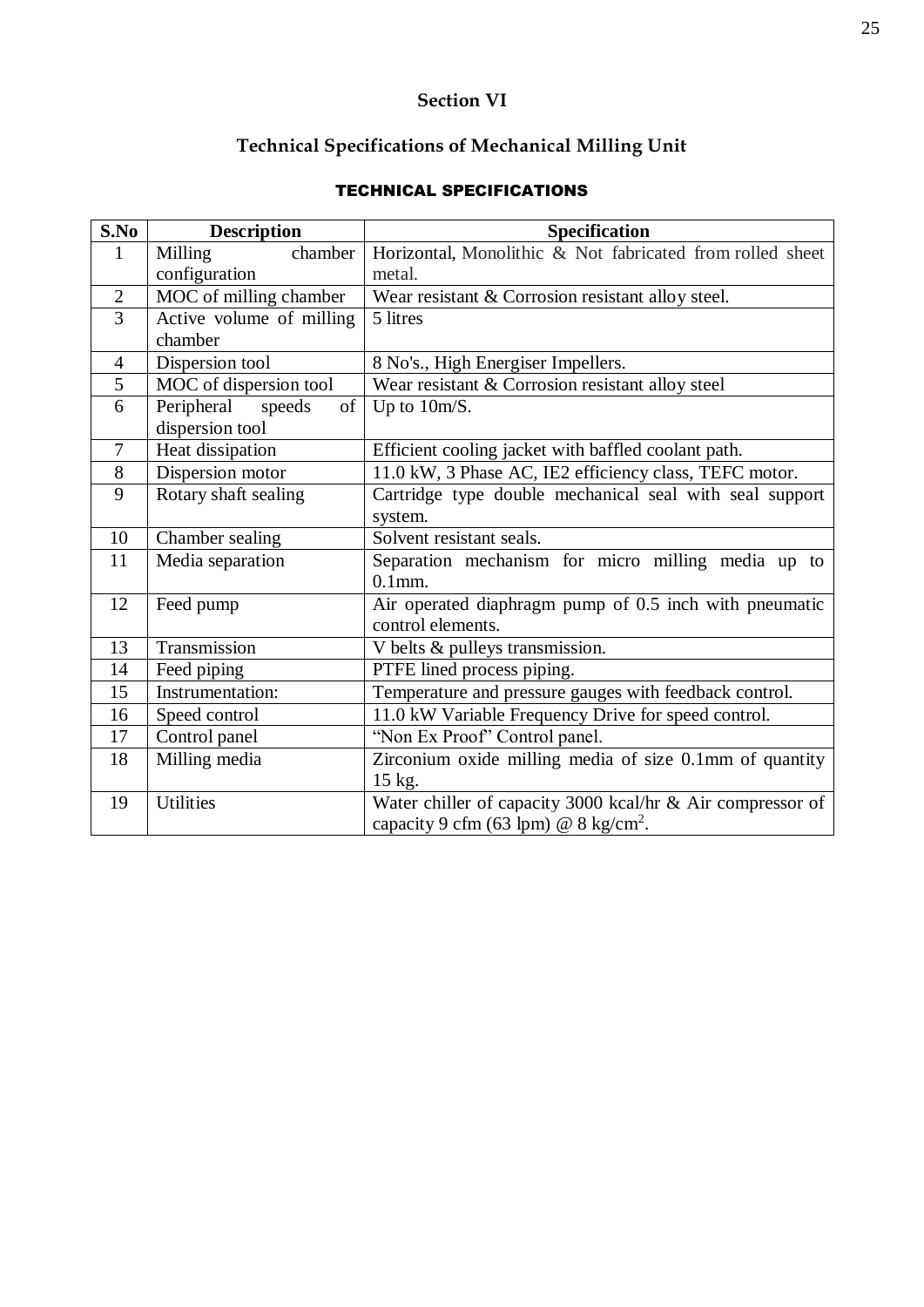#### **SECTION VI-A: QUALIFICATION CRITERIA (Referred to in Clause 11.2 of ITB)**

a) The bidder or the manufacturer whose product is offered by the authorized Representative must have manufactured and supplied similar equipment of the type specified in the Schedule of Requirements up to at least 5 (rounding off to nearest whole number) of the quantity offered in any one of the last five calendar years and should be satisfactorily functioning with no adverse report for atleast two years on the date of bid opening.

b) The bidder should furnish the information on past supplies and satisfactory performance in the Proforma given under Section - XI.

c) Bidders shall invariably furnish documentary evidence (Client's Certificate) in support of the satisfactory operation of the equipment as specified above.

d) The Bidder shall furnish data to support that he has the financial and production capacity to perform the contract and complete the supplies within the stipulated delivery period.

# **SECTION VII: BID FORM AND PRICE SCHEDULES**

Date: .............. Contract No..............

To:

Gentlemen,

Having examined the Bidding Documents including Addenda Nos......................, the receipt of which is hereby duly acknowledged, we, the undersigned, offer to supply and deliver...........................................

(Description of Goods and Services) in conformity with the said Bidding Documents for the sum of.............................. (Total Bid amount in Words and Figures) or such other sums as may be ascertained in accordance with the Schedule of Prices attached herewith and made part of this bid.

We undertake, if our bid is accepted, to deliver the goods in accordance with the delivery schedule specified in the Schedule of Requirements.

If our bid is accepted we will obtain the guarantee of a bank in a sum equivalent to 5% of the Contract Price for the due performance of the Contract, in the form prescribed by the *Purchaser*.

We agree to abide by this bid for a period of ................(Number) days from the date fixed for bid opening under Clause 20 of the Instruction to Bidders and it shall remain binding upon us and may be accepted at any time before the expiration of that period.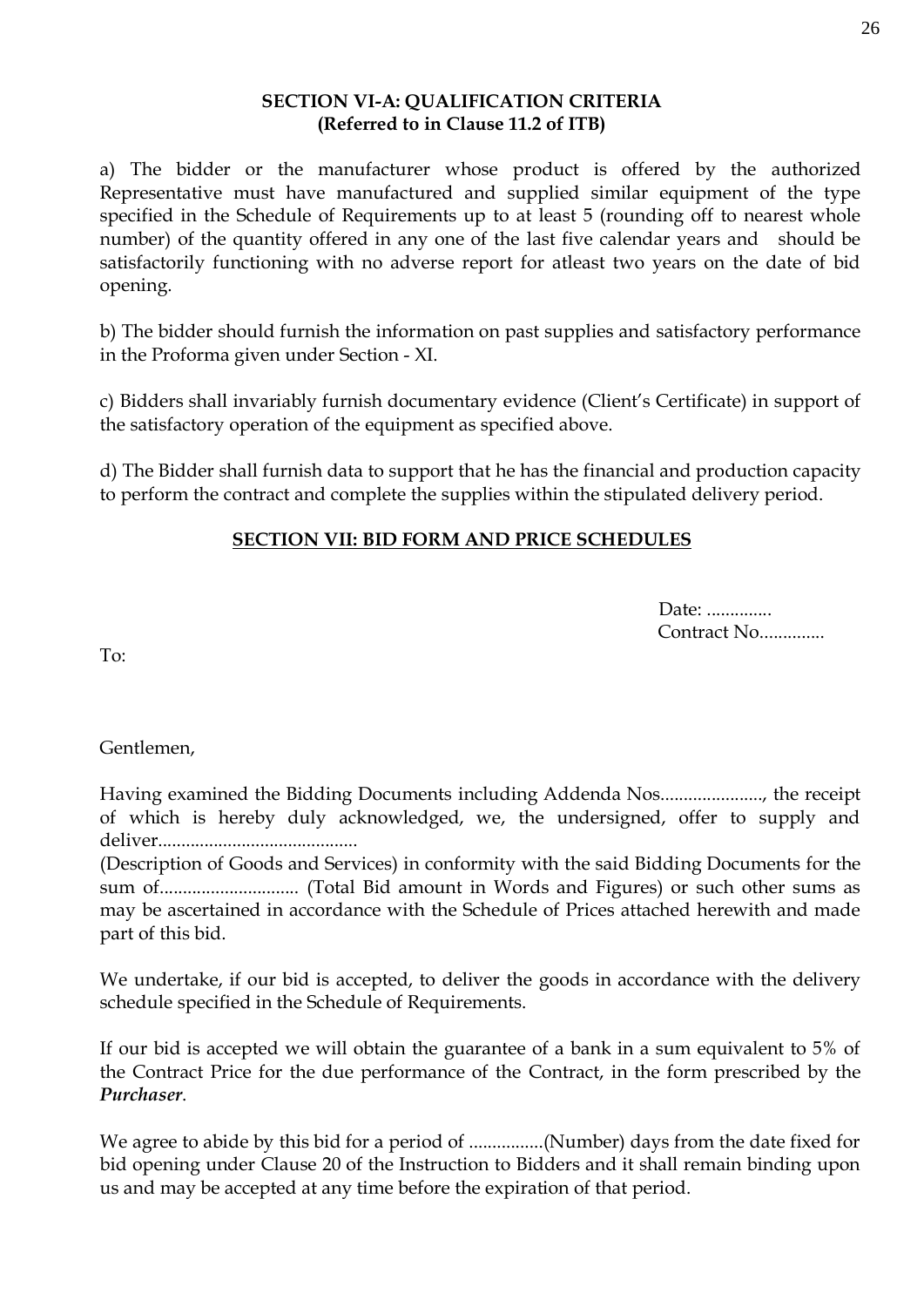Until a formal contract is prepared and executed, this bid, together with your written acceptance thereof and your notification of award shall constitute a binding Contract between us.

We understand that you are not bound to accept the lowest or any bid you may receive.

Dated this................. day of ........................

Signature: .........................................

(in the Capacity of) : .........................................

Duly authorised to sign bid for and on behalf of

..........................................................................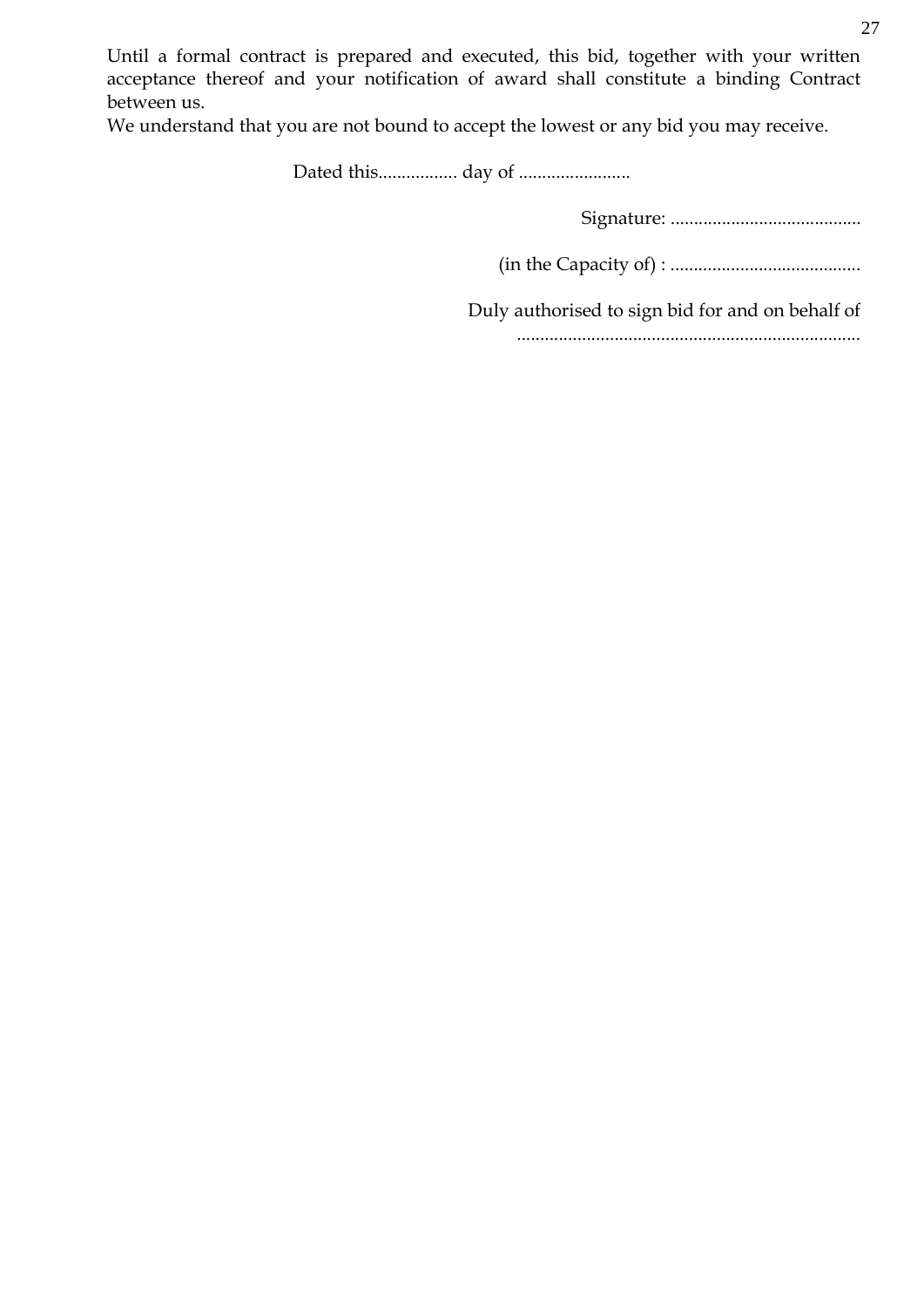#### **PRICE SCHEDULE**

| $\mathbf{1}$                          | $\overline{2}$                                                                                                                                                      | 3                    | $\overline{\mathbf{4}}$ | 5                                                                      |                           |                         | 6                                                                                             | 7                                                                   | 8                          |                                                                              |                                                                  |
|---------------------------------------|---------------------------------------------------------------------------------------------------------------------------------------------------------------------|----------------------|-------------------------|------------------------------------------------------------------------|---------------------------|-------------------------|-----------------------------------------------------------------------------------------------|---------------------------------------------------------------------|----------------------------|------------------------------------------------------------------------------|------------------------------------------------------------------|
|                                       |                                                                                                                                                                     |                      |                         |                                                                        | PRICE FOR EACH UNIT       |                         |                                                                                               |                                                                     |                            |                                                                              |                                                                  |
| Schedule<br>No.                       | Item Description                                                                                                                                                    | Country of<br>origin | Quantit<br>y & Unit     | Ex-factory<br>$Ex-$<br>warehouse<br>$Ex-$<br>showroom<br>off-the shelf | Excise<br>duty,<br>if any | Packing &<br>forwarding | Inland<br>transportation<br>Insurance and<br>incidental<br>costs<br>incidental to<br>delivery | Incidental<br>services as<br>listed in<br>clause 7 of<br><b>SCC</b> | Unit<br>price              | Total price<br>per<br>schedule<br>for<br>delivery at<br>final<br>destination | Sales and<br>other taxes<br>payable if<br>contract is<br>awarded |
|                                       |                                                                                                                                                                     |                      |                         | (a)                                                                    | (b)                       | (c)                     | (d)                                                                                           | (e)                                                                 | $(a+b)$<br>$+c+d$<br>$+e)$ | $(4 \times 6)$                                                               |                                                                  |
| 1.                                    | Mechanical Milling<br>Unit                                                                                                                                          |                      |                         |                                                                        |                           |                         |                                                                                               |                                                                     |                            |                                                                              |                                                                  |
| i.                                    | Unit price in (6) (Rs in words)                                                                                                                                     |                      |                         |                                                                        |                           |                         |                                                                                               |                                                                     |                            |                                                                              |                                                                  |
| ii.                                   | Annual Maintenance Contract for 3 years / per year<br>(After comprehensive warranty period of 3 years)                                                              |                      |                         |                                                                        |                           |                         |                                                                                               |                                                                     |                            |                                                                              |                                                                  |
| iii.<br>Note:<br>(a)<br>(b)<br>Place: | In case of discrepancy between unit price and total price, the unit price shall prevail.<br>This price schedule should be placed in separate sealed cover "Cover B" |                      |                         |                                                                        |                           |                         |                                                                                               |                                                                     |                            |                                                                              |                                                                  |
| Date:                                 |                                                                                                                                                                     |                      |                         |                                                                        |                           |                         |                                                                                               |                                                                     |                            |                                                                              |                                                                  |
|                                       |                                                                                                                                                                     |                      |                         |                                                                        | Name                      |                         |                                                                                               |                                                                     |                            |                                                                              |                                                                  |

Business Address ……………………………….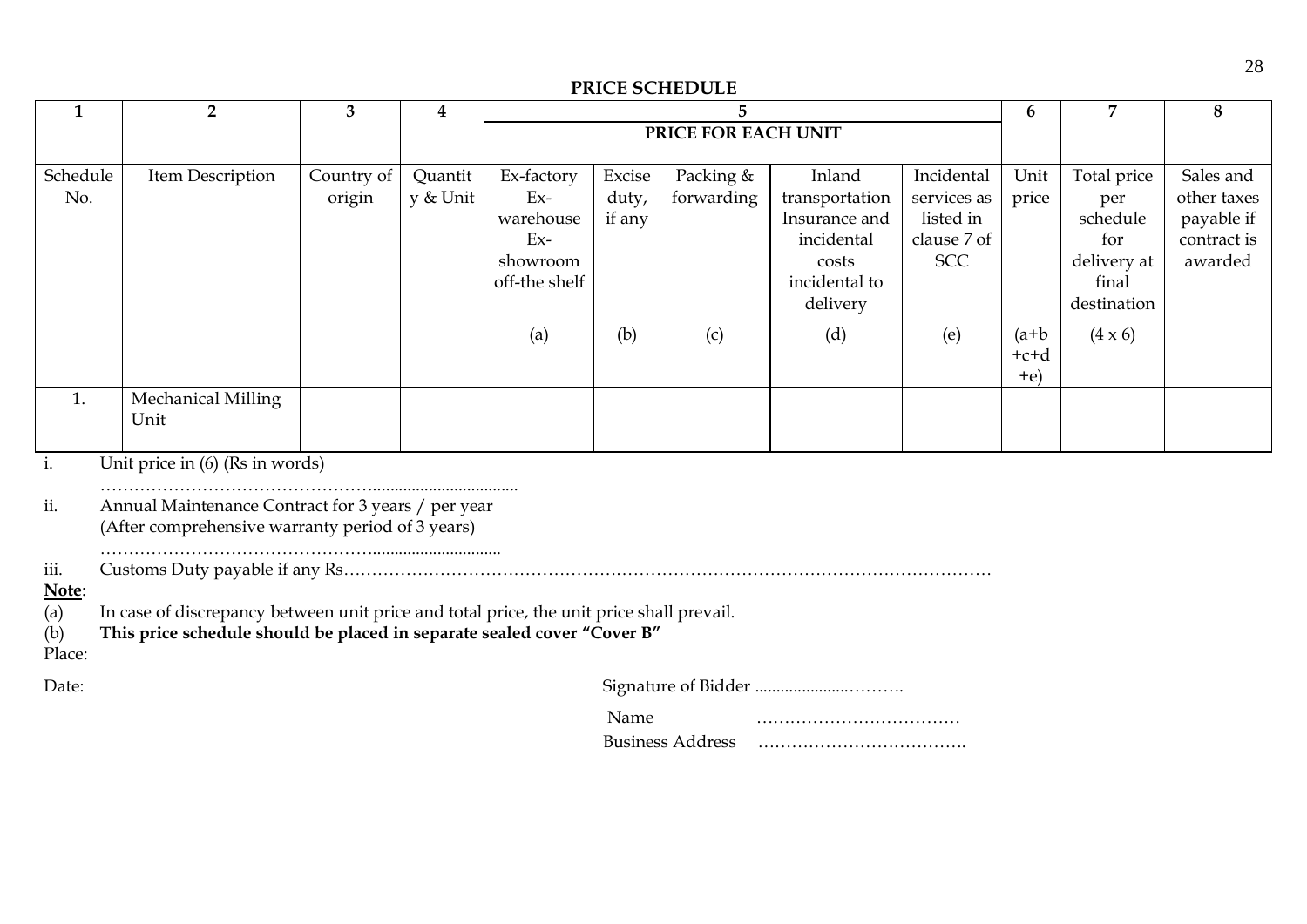#### **SECTION VIII : BID SECURITY FORM**

Whereas .......................<sup>1</sup> *(hereinafter called "the Bidder")* has submitted its bid dated .......... *(date of submission of bid)* for the supply of ................... *(name and/or description of the goods)* (hereinafter called "the Bid").

KNOW ALL PEOPLE by these presents that WE ......... *(name of bank)* of ...................... (name of country), having our registered office at ..................... *(address of bank)* (hereinafter called "the Bank"), are bound unto ...................... *(name of purchaser)* (hereinafter called "the Purchaser") in the sum of \_\_\_\_\_\_\_\_\_\_\_\_\_\_\_\_\_\_\_\_\_\_\_\_\_\_\_\_\_\_\_\_\_\_\_\_\_\_\_\_\_\_\_ for which payment well and truly to be made to the said Purchaser, the Bank binds itself, its successors, and assigns by these presents. Sealed with the Common Seal of the said Bank this  $\frac{1}{20}$  day of  $\frac{20}{20}$ .

THE CONDITIONS of this obligation are :

1. If the Bidder

a) withdraws its Bid during the period of bid validity specified by the Bidder on the Bid Form; or

b) does not accept the correction of errors in accordance with the ITB; or

2. If the Bidder, having been notified of the acceptance of its bid by the Purchaser during the period of bid validity:

a) fails or refuses to execute the Contract Form if required; or b) fails or refuses to furnish the performance security, in a accordance with the Instruction to Bidders;

We undertake to pay the Purchaser up to the above amount upon receipt of its first written demand, without the Purchaser having to substantiate its demand, provided that in its demand the Purchaser will note that the amount claimed by it is due to it, owing to the occurrence of one or both of the two conditions, specifying the occurred condition or conditions.

This guarantee will remain in force up to ands including forty five (45) days after the period of the bid validity, and any demand in respect thereof should reach the Bank not later than the above date.

> ...................................................... (Signature of the Bank)

1 *Name of Bidder*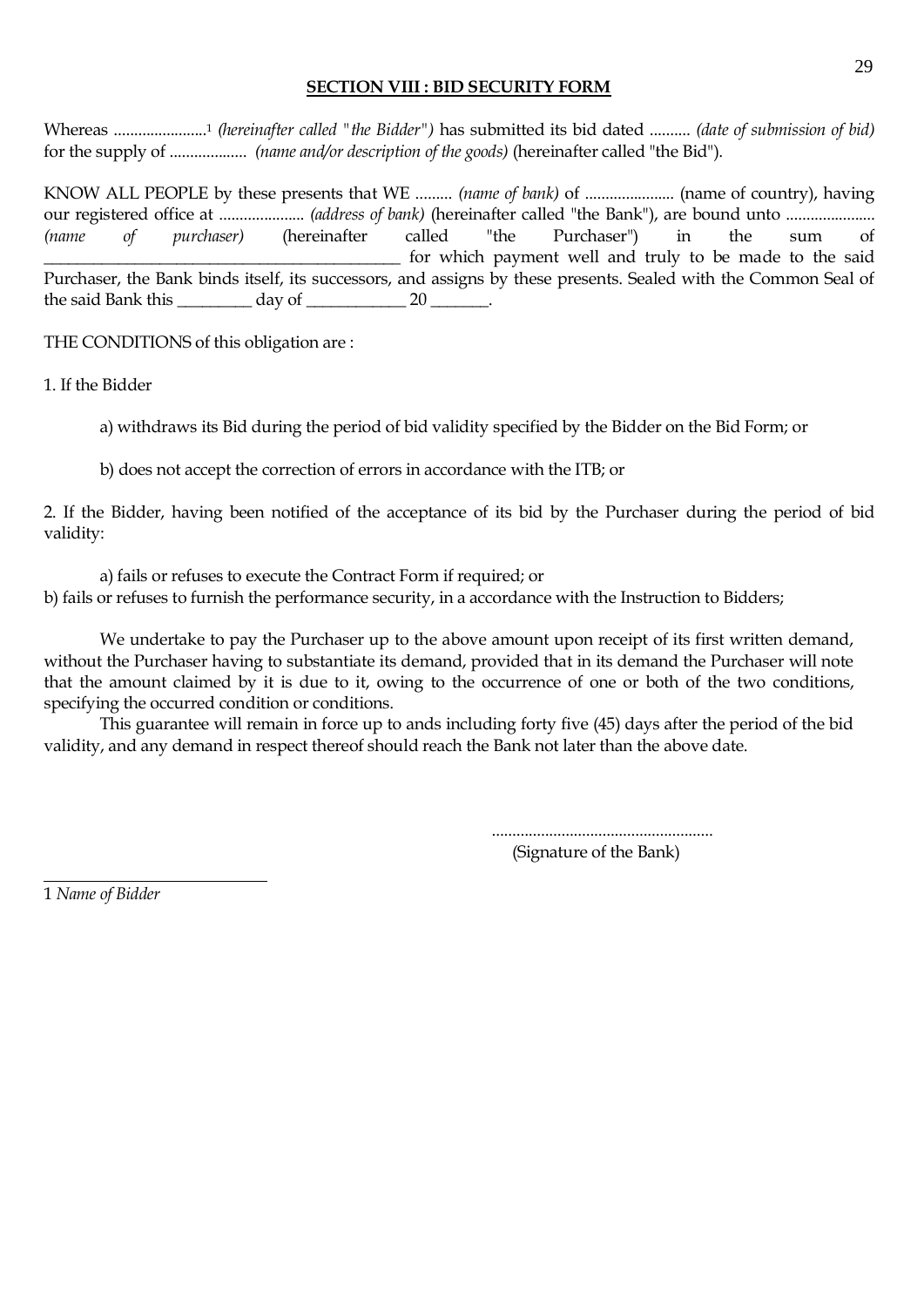#### **SECTION IX: CONTRACT FORM**

THIS AGREEMENT is made on the ................ day of .................., 20......... between ................................(Name and Address of *Purchaser*) represented by the Managing Director, (hereinafter "the *Purchaser*") of one part and ......................................(Name and address of **Supplier**) (hereinafter "the **Supplier**"), represented by………………(Name of the authorized signatory and designation), aged …………… years, residing at ………..(Full Residential Address of the signatory) of the other part:

WHEREAS the *Purchaser* is desirous that certain Goods and ancillary services should be provided by the Supplier, *viz*., ............................................................................ (Brief Description of Goods and Services) and .................................................... has accepted a bid by the Supplier for the supply of those goods and services in the sum of ...................... (Contract Price in Words and Figures) (hereinafter "the Contract Price").

#### **NOW THIS AGREEMENT WITHNESSETH AS FOLLOWS**:

- 1. In this Agreement words and expressions shall have the same meanings as are respectively assigned to them in the Conditions of Contract referred to.
- 2. The following documents shall be deemed to form and be read and constructed as part of this Agreement, *viz.:*
	- (a) the Bid Form and Price Schedule submitted by the Bidder;
	- (b) the Schedule of Requirements;
	- (c) the Technical Specifications;
	- (d) the General Conditions of Contract;
	- (e) the Special Conditions of Contract; and
	- (f) the *Purchaser*'s Notification of Award
- 3. In consideration of the payments to be made by the *Purchaser* to the Supplier as hereinafter mentioned, the Supplier hereby covenants with the *Purchaser* to provide the Goods and Services and to remedy defects therein in conformity in all respects with the provisions of the Contract.
- 4. The *Purchaser* hereby covenants to pay the Supplier in consideration of the provision of the Goods and Services and the remedying of defects therein, the Contract Price or such other sum as may become payable under the provisions of the Contract at the times and in the manner prescribed by the Contract.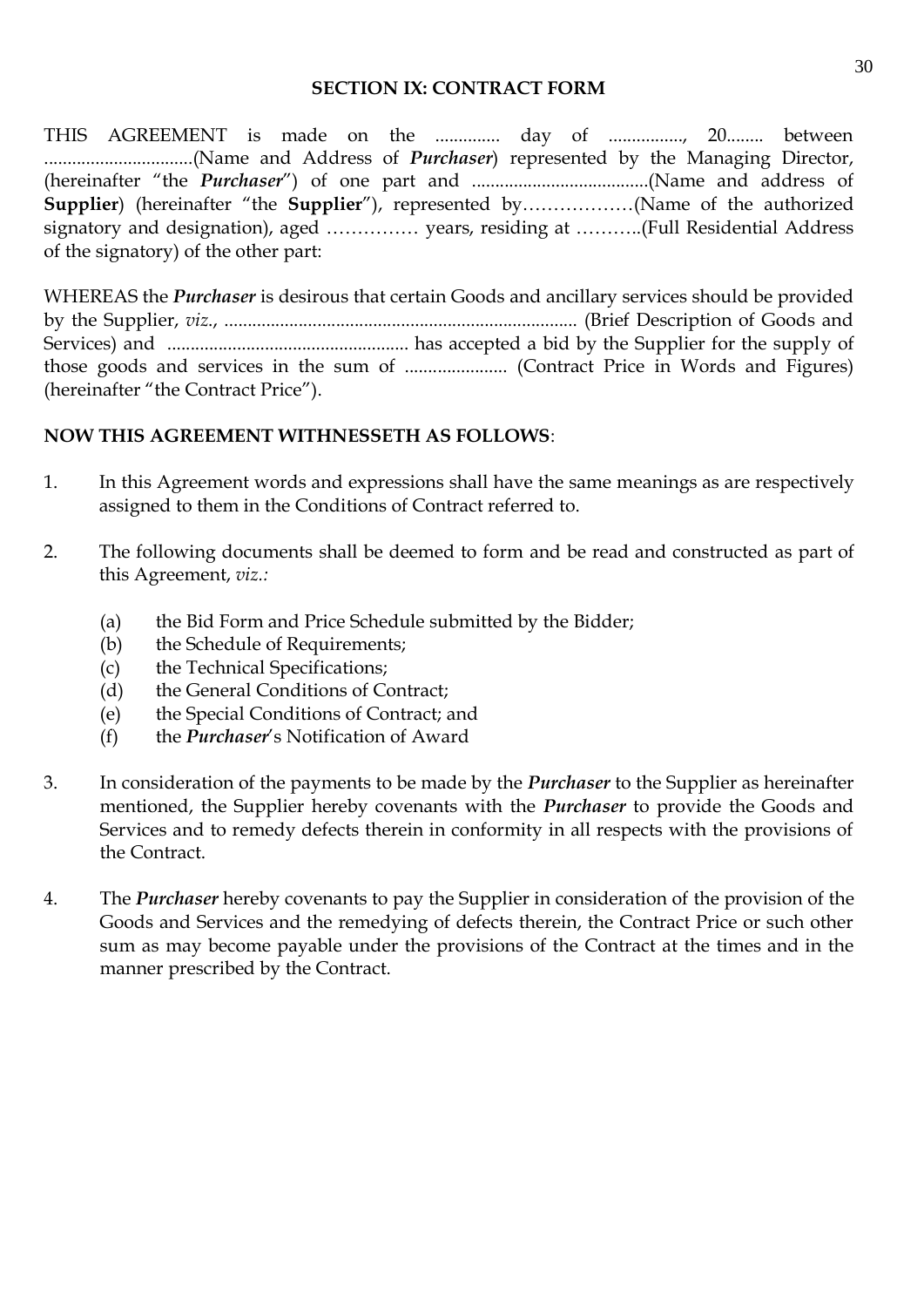### **BRIEF PARTICULARS OF THE GOODS AND SERVICES WHICH SHALL BE SUPPORTED / PROVIDED BY THE SUPPLIER ARE:**

| S.<br>No. | <b>Brief Description</b><br>of | Quantity to<br>be<br>Supplied | Unit<br>Price        | <b>Total</b><br>Amount<br>$(3 \times 4)$ | Sales Tax &<br>other Taxes<br>Payable |
|-----------|--------------------------------|-------------------------------|----------------------|------------------------------------------|---------------------------------------|
| T         |                                |                               | $\mathbf{4}^{\cdot}$ | (5                                       | ΙO                                    |
|           |                                |                               |                      |                                          |                                       |
|           |                                |                               |                      |                                          |                                       |
|           |                                |                               |                      |                                          |                                       |

#### **Total Value: 5 + 6 Delivery Schedule:**

**IN WITNESS** whereof the parties hereto have caused this Agreement to be executed in accordance with their respective laws the day and year first above written.

Signed, Sealed and Delivered by the said......................................... (For the *Purchaser*)

in the presence of ...................................................

Signed, Sealed and Delivered by the

said........................................... (For the Supplier) (Signature, Name, Designation and Address with office seal)

in the presence of ....................................................

1. (Signature Name and Address of Witness)

2. (Signature Name and Address of Witness)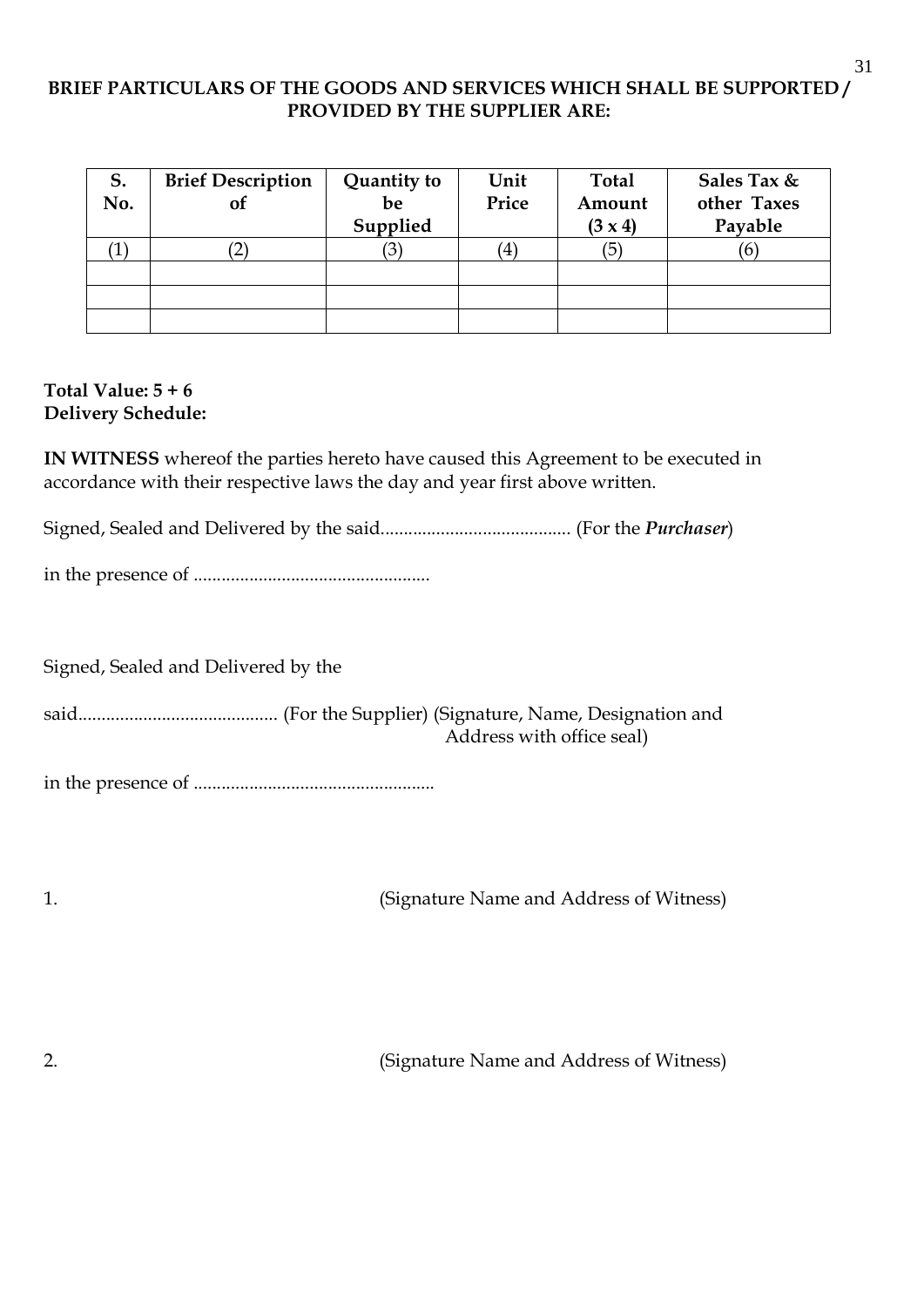#### **SECTION X: PERFORMANCE SECURITY FORM**

To : \_\_\_\_\_\_\_\_\_\_\_\_\_\_\_\_\_\_\_\_\_\_\_\_\_\_\_ (Name of *Purchaser*)

**WHEREAS** .......................................................... (Name of the Supplier) herein called "the Supplier" has undertaken, in pursuance of Contract No................ dated, ................ to supply ...................................................................... (Description of Goods and Services) hereinafter called "the Contract".

**AND WHEREAS** it has been stipulated by you in the said Contract that the Supplier shall furnish you with a Bank Guarantee by a recognised bank for the sum specified therein as security for compliance with the Supplier's performance obligations in accordance with the Contract.

**AND WHEREAS** we have agreed to give the Supplier a Guarantee

**THEREFORE WE** hereby affirm that we are Guarantors and responsible to you, on behalf of the Supplier, upto a total of ......................................................................... (Amount of the Guarantee in Words and Figures) and we undertake to pay you, upon your first written demand declaring the Supplier to be in default under the Contract and without cavil or argument, any sum or sums within the limit of ..................................... (Amount of Guarantee) as aforesaid, without your needing to prove or to show grounds or reasons for your demand or the sum specified therein.

This guarantee is valid until the ............... day of ...................

Signature and Seal of Guarantors

| Date  20 |
|----------|
| Address  |
|          |
|          |

(Please see Clause 11.2(b) (ii) of Instructions to Bidders)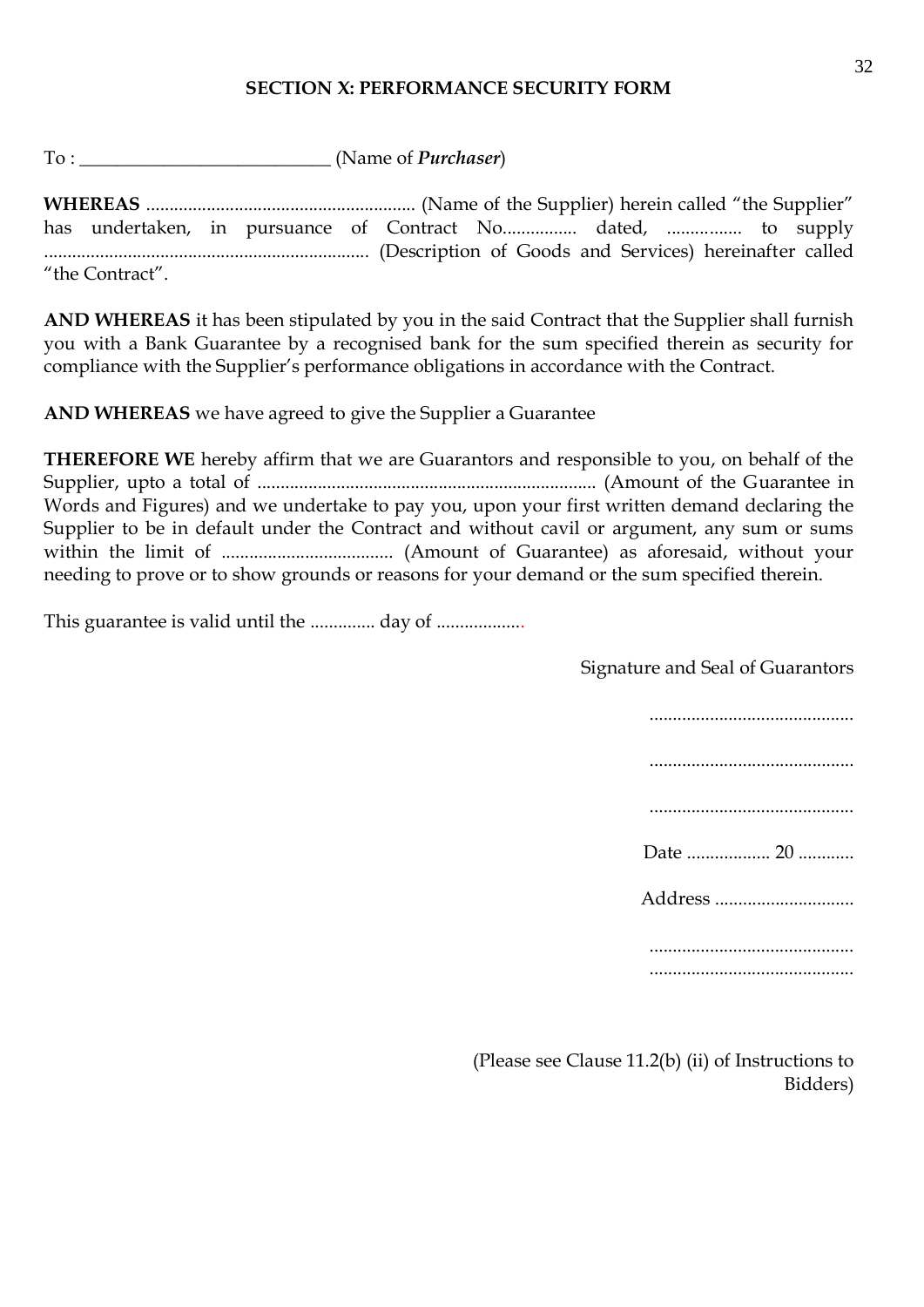#### **SECTION XI**

# Proforma for Performance Statement (for a period of last five years) ( 2015-16, 2016-17, 2017-18, 2018-19 and 2019-2020)

**Bid No.** 

#### **Name of the Firm:**

| Order placed | Order   | Description | Value         | Date of     | Remarks    | Has the        |
|--------------|---------|-------------|---------------|-------------|------------|----------------|
| by (Full     | No. and | and         | <sub>of</sub> | Completion  | indicating | equipment      |
| Address of   | Dated   | Quantity of | order         | of delivery | reasons    | been           |
| Purchaser)   | (2)     | ordered     |               |             | for late   | satisfactorily |
| (1)          |         | equipment   |               |             | delivery,  | functioning?   |
|              |         |             |               |             | if any     | (Attach a      |
|              |         |             |               |             |            | certificate    |
|              |         |             |               |             |            | from the       |
|              |         |             |               |             |            | Purchaser/     |
|              |         |             |               |             |            | Consignee      |
|              |         |             |               | As per      |            |                |
|              |         |             |               | Actual      |            |                |
|              |         |             |               | Contract    |            |                |

Signature and Seal of the Bidder ...................................

..................................